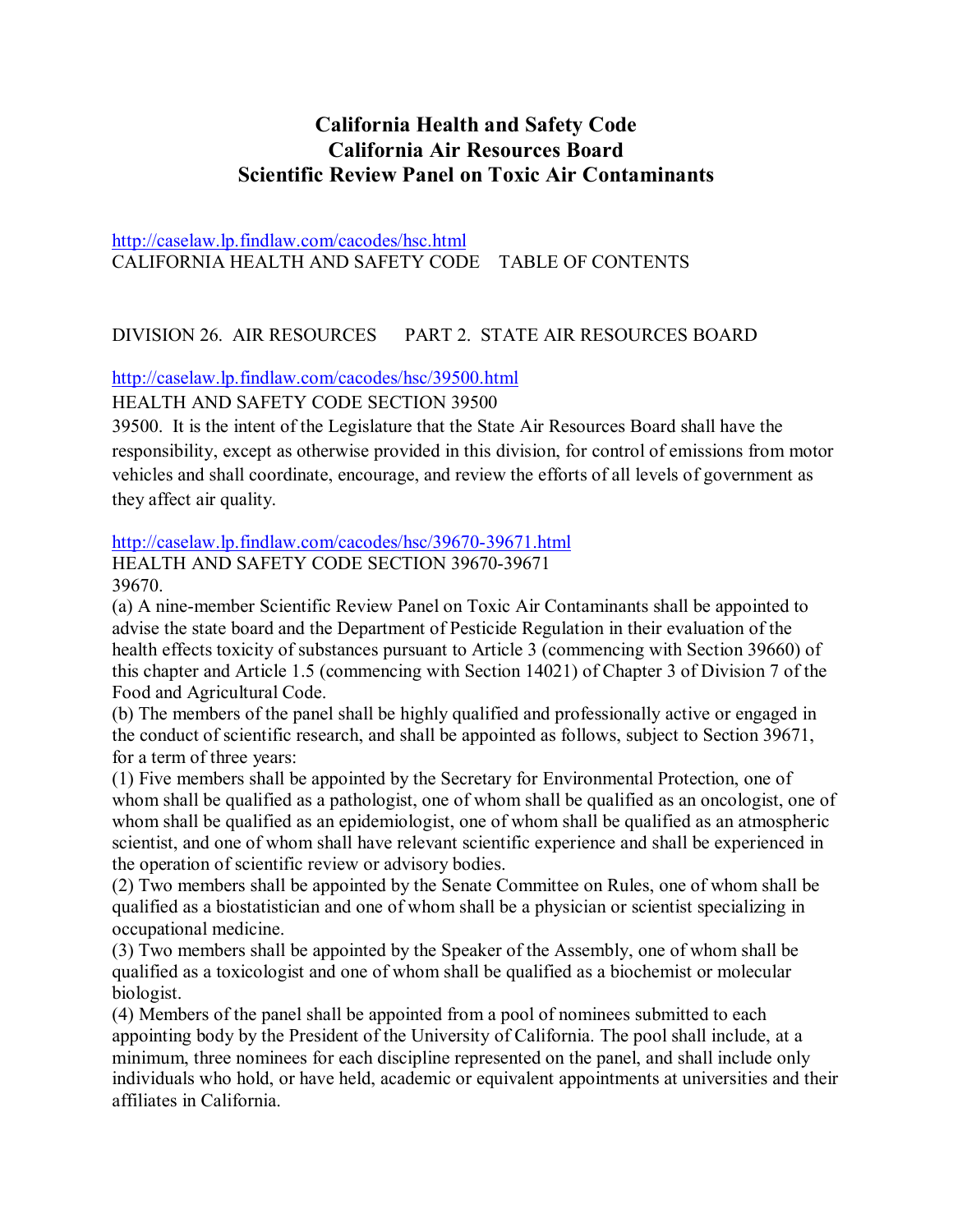(c) The Secretary for Environmental Protection shall appoint a member of the panel to serve as chairperson.

(d) The panel may utilize special consultants or establish ad hoc committees, which may include other scientists, to assist it in performing its functions.

(e) Members of the panel, and any ad hoc committee established by the panel, shall submit annually a financial disclosure statement that includes a listing of income received within the preceding three years, including investments, grants, and consulting fees derived from individuals or businesses which might be affected by regulatory actions undertaken by the state board or districts pursuant to this chapter. The financial disclosure statements submitted pursuant to this subdivision are public information. Members of the panel shall be subject to the disqualification requirements of Section 87100 of the Government Code.

(f) Members of the panel shall receive one hundred dollars (\$100) per day for attending panel meetings and meetings of the state board, or upon authorization of the chairperson of the state board while on official business of the panel, and shall be reimbursed for actual and necessary travel expenses incurred in the performance of their duties.

(g) The state board and the office, and, in the case of economic poisons, the Department of Pesticide Regulation, shall provide sufficient resources for support of the panel, including technical, administrative, and clerical support, which shall include, but not be limited to, office facilities and staff sufficient for the maintenance of files, scheduling of meetings, arrangement of travel accommodations, and preparation of panel findings, as required by subdivision (b) of Section 39661.

39671. The terms of the members of the Scientific Review Panel on Toxic Air Contaminants appointed pursuant to subdivision (b) of Section 39670 shall be staggered so that the terms of three members expire each year.

## http://caselaw.lp.findlaw.com/cacodes/hsc/39650.html

## HEALTH AND SAFETY CODE SECTION 39650

39650. The Legislature finds and declares the following:

(a) That public health, safety, and welfare may be endangered by the emission into the ambient air of substances which are determined to be carcinogenic, teratogenic, mutagenic, or otherwise toxic or injurious to humans.

(b) That persons residing in California may be exposed to a multiplicity of toxic air contaminants from numerous sources which may act cumulatively to produce adverse effects, and that this phenomenon should be taken into account when evaluating the health effects of individual compounds.

(c) That it is the public policy of the state that emissions of toxic air contaminants should be controlled to levels which prevent harm to the public health.

## http://caselaw.lp.findlaw.com/cacodes/hsc/39660-39664.html

## HEALTH AND SAFETY CODE SECTION 39660-39664

39660. (a) Upon the request of the state board, the office, in consultation with and with the participation of the state board, shall evaluate the health effects of and prepare recommendations regarding substances, other than pesticides in their pesticidal use, which may be or are emitted into the ambient air of California and that may be determined to be toxic air contaminants.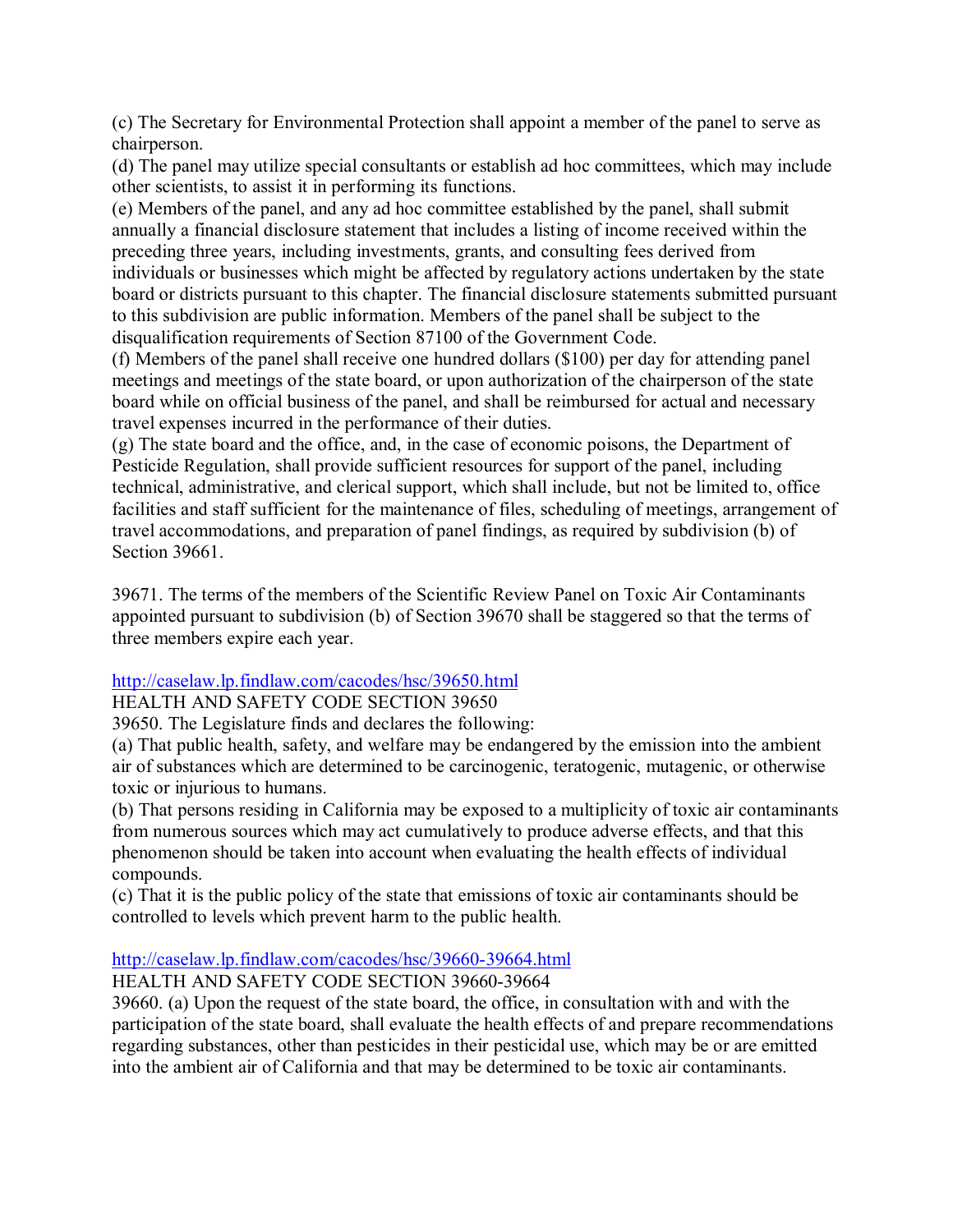## http://caselaw.lp.findlaw.com/cacodes/hsc/44360-44366.html

HEALTH AND SAFETY CODE SECTION 44360-44366

44360. (a) Within 90 days of completion of the review of all emissions inventory data for facilities specified in subdivision (a) of Section 44322, but not later than December 1, 1990, the district shall, based on examination of the emissions inventory data and in consultation with the state board and the State Department of Health Services, prioritize and then categorize those facilities for the purposes of health risk assessment.

Current (2008) CARB Scientific Review Panel (SRP) on Toxic Air Contaminents: http://www.arb.ca.gov/srp/srp.htm

April 22, 1998 CARB SRP Meeting Minutes approving "Proposed Identification of Diesel Exhaust as a Toxic Air Contaminant" and showing SRP members as of that meeting: http://www.arb.ca.gov/srp/mt042298.pdf (page ii)

Stanton A. Glantz and others are shown as SRP members in both 1998 and 2008.

Stanton A. Glantz UCSF Biography indicates that he has been on SRP since 1986: http://cardiology.ucsf.edu/people/glantnew.htm "OTHER PROFESSIONAL SERVICE: To government bodies: Member, California Scientific Review Panel on Toxic Air Contaminants (1986-now)"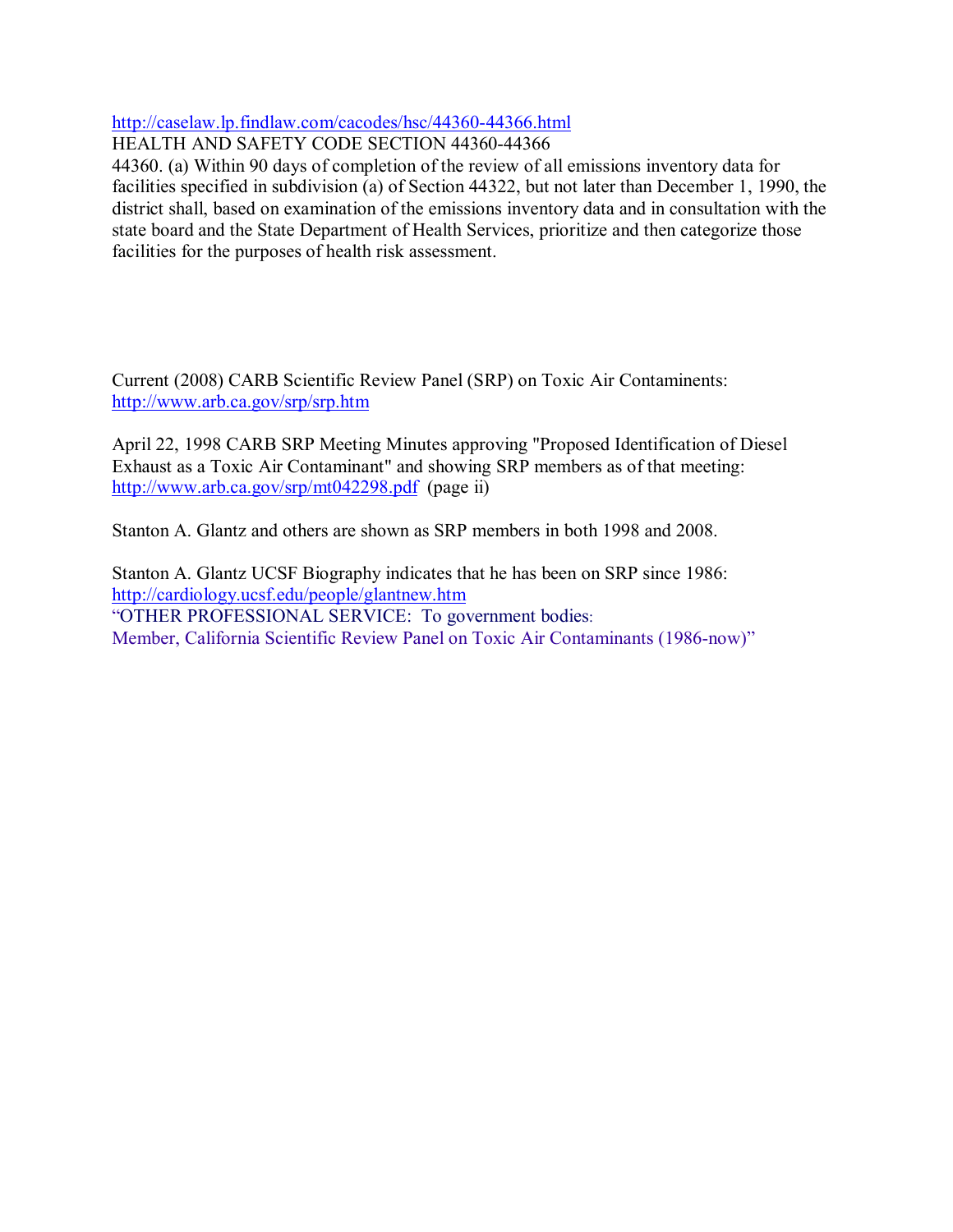*2008 CARB Scientific Review Panel* http://www.arb.ca.gov/srp/public.htm *This page last reviewed on December 10, 2007*

Pursuant to the section 39670 of the Health and Safety Code, nine members are shown by category below.

#### **-ACADEMIC ADMINISTRATION-**

#### **S. Katharine Hammond, Ph.D.**

Chair, Environmental Health Sciences Division Professor of Environmental Health Sciences School of Public Health University of California 753 University Hall Berkeley, California 94720-7360

#### **-ATMOSPHERIC SCIENCE-**

**Roger Atkinson, Ph.D.** Director, Air Pollution Research Center University of California, Riverside 210 Fawcett Laboratory Riverside, California 92521

#### **-BIOCHEMISTRY/MOLECULAR BIOLOGY-**

**Craig V. Byus, Ph.D.** Dean, Department of Biomedical Science Professor of Biomedical Science and Biochemistry University of California, Riverside 900 University Avenue Riverside, California 92521

#### **-BIOSTATISTICS-**

# **Stanton A. Glantz, Ph.D.**

Professor of Medicine University of California, San Francisco 530 Parnaussus Avenue, Suite 366 San Francisco, California 94143-1390

#### **-EPIDEMIOLOGY-**

#### **Gary D. Friedman, M.D.**

Consulting Professor Division of Epidemiology Department of Health Research & Policy Stanford University School of Medicine HRP Redwood Building T210 Stanford, California 94305-5405

#### **-OCCUPATIONAL MEDICINE-**

**Paul D. Blanc, M.D.** Chief, Division of Occupational and Environmental Medicine University of California, San Francisco 350 Parnassus Avenue, Suite 609, Box 0924 San Francisco, California 94143-0924

#### **-ONCOLOGY-**

**Joseph R. Landolph, Ph.D.** Associate Professor Molecular Microbiology and Immunology, Pathology and Molecular Pharmacology, and Toxicology Cancer Research Laboratory, Room 218 USC/Norris Comprehensive Cancer Center Keck School of Medicine University of Southern California

1303 North Mission Road Los Angeles, California 90031

#### **-PATHOLOGY-**

**Charles G. Plopper, Ph.D.** Professor, Department of Anatomy, Physiology and Cell Biology School of Veterinary Medicine University of California, Davis One Shields Drive Davis, California 95616

### **-TOXICOLOGY-**

#### **John R. Froines, Ph.D., Chairman**

Director, Center of Occupational and Environmental Health School of Public Health CHS 21-293 University of California, Los Angeles 650 Charles East Young Drive South Los Angeles, California 90095-1772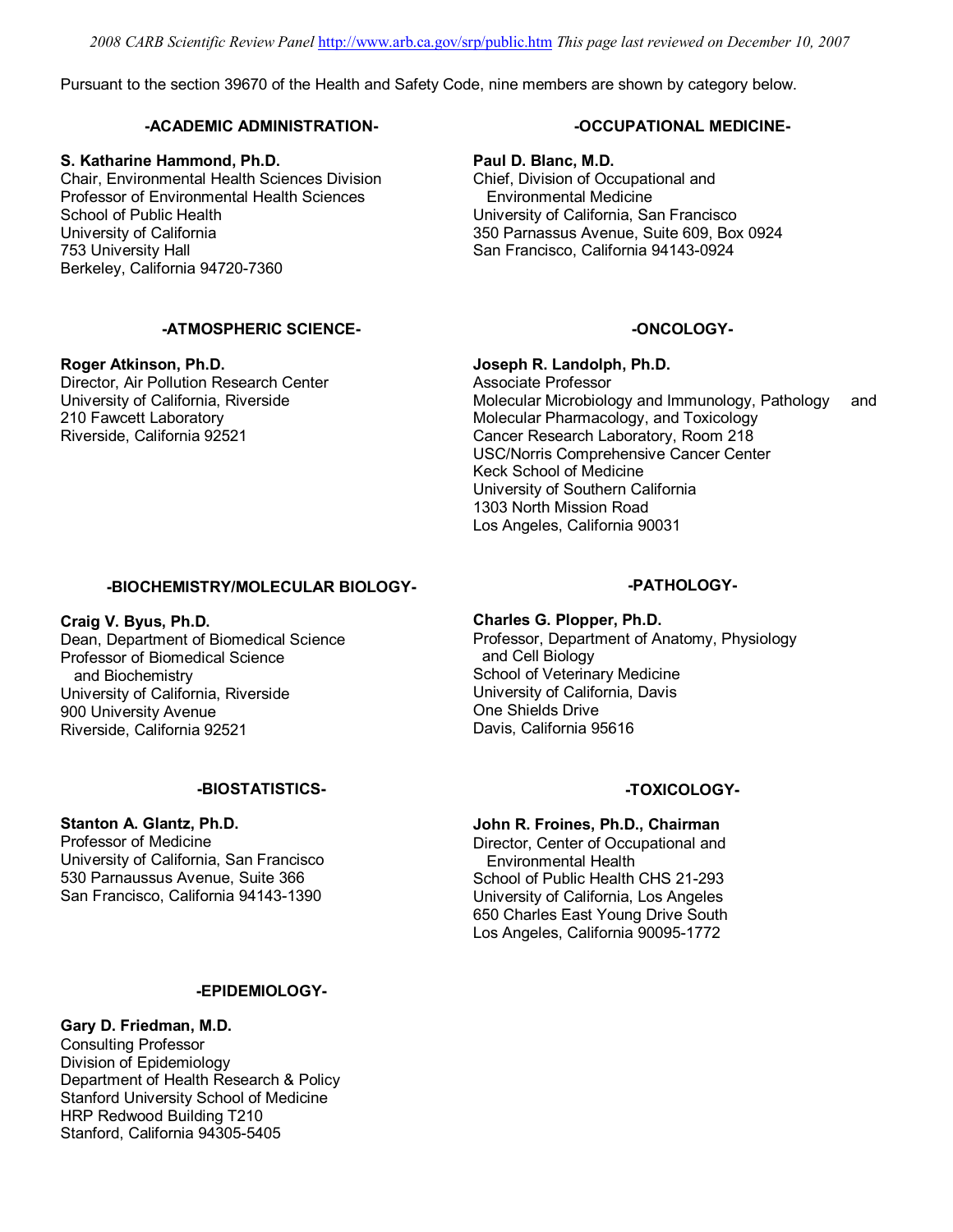### **SCIENTIFIC REVIEW PANEL ON TOXIC AIR CONTAMINANTS NOTICE OF PUBLIC MEETING June 24, 2005**

#### **SCIENTIFIC REVIEW PANEL ON TOXIC AIR CONTAMINANTS NOTICE OF PUBLIC MEETING**

The Scientific Review Panel on Toxic Air Contaminants (Panel), established pursuant to California Health and Safety Code section 39670, will hold a public meeting at the following time and place:

> DATE: TIME: **LOCATION:**

June 24, 2005 9:30 a.m. Covel Commons, Sunset Village 330 DeNeve Drive University of California Los Angeles, CA 90095-1492 (310) 825-7021 http://www.conferences.ucla.edu/housing\_site/conferences/locat.pdf

#### -AGENDA-

1. Continuation of the Panel's review of the draft report "Proposed Identification of Environmental Tobacco Smoke as a Toxic Air Contaminant," Part A (June 2005) Part B/Part C Addendum (May 2005).

Environmental tobacco smoke, also known as second-hand smoke, is a complex mixture of chemicals generated during the burning and smoking of tobacco products to which non-smokers are exposed. The Air Resources Board (ARB) and Office of Environmental Health Hazard Assessment staffs will continue their presentation of the draft report for the Panel's review. Once the Panel completes its review, the Panel will also discuss findings to be submitted to the ARB. After receiving the Panel's recommendations and findings, the ARB will consider identifying and listing environmental tobacco smoke as a toxic air contaminant. http://www.arb.ca.gov/toxics/ets/ets.htm

#### 2. Consideration of administrative matters.

The Panel may discuss various administrative matters and scheduling of future meetings.

THE AGENDA ITEMS LISTED ABOVE MAY BE CONSIDERED IN A DIFFERENT ORDER AT THE MEETING

#### **INFORMATION ABOUT** THE SCIENTIFIC REVIEW PANEL

The Scientific Review Panel (Panel) is charged with evaluating the risk assessments of substances proposed for identification as toxic air contaminants by the Air Resources Board (ARB), the Office of Environmental Health Hazard Assessment (OEHHA) and the Department of Pesticide Regulation (DPR), and the review of guidelines prepared by OEHHA. In carrying out this responsibility, the Panel reviews the exposure and health assessment reports and underlying scientific data on which the reports are based, which are prepared by the ARB, DPR, and OEHHA pursuant to Health and Safety Code sections 39660-39661, 39669.5 and 44360, and Food and Agricultural Code sections 14022-14023. These reports are prepared for the purpose of determining whether a substance or pesticide should be identified as a toxic air contaminant, or as guidelines to be used in preparing health risk assessments.

The Panel welcomes written comments or submissions from all parties regarding a report. To assure adequate review, the Panel does not accept oral comments from the public at its meetings, and requests that information submitted for its consideration be sent to the Panel Liaison (contact information below) no later than two weeks prior to the meeting. These submissions are received and carefully reviewed and considered by the Panel members prior to the public meeting. Transcripts to previously held Panel meetings can be found through the ARB web site www.arb.ca.gov/srp/srp.htm.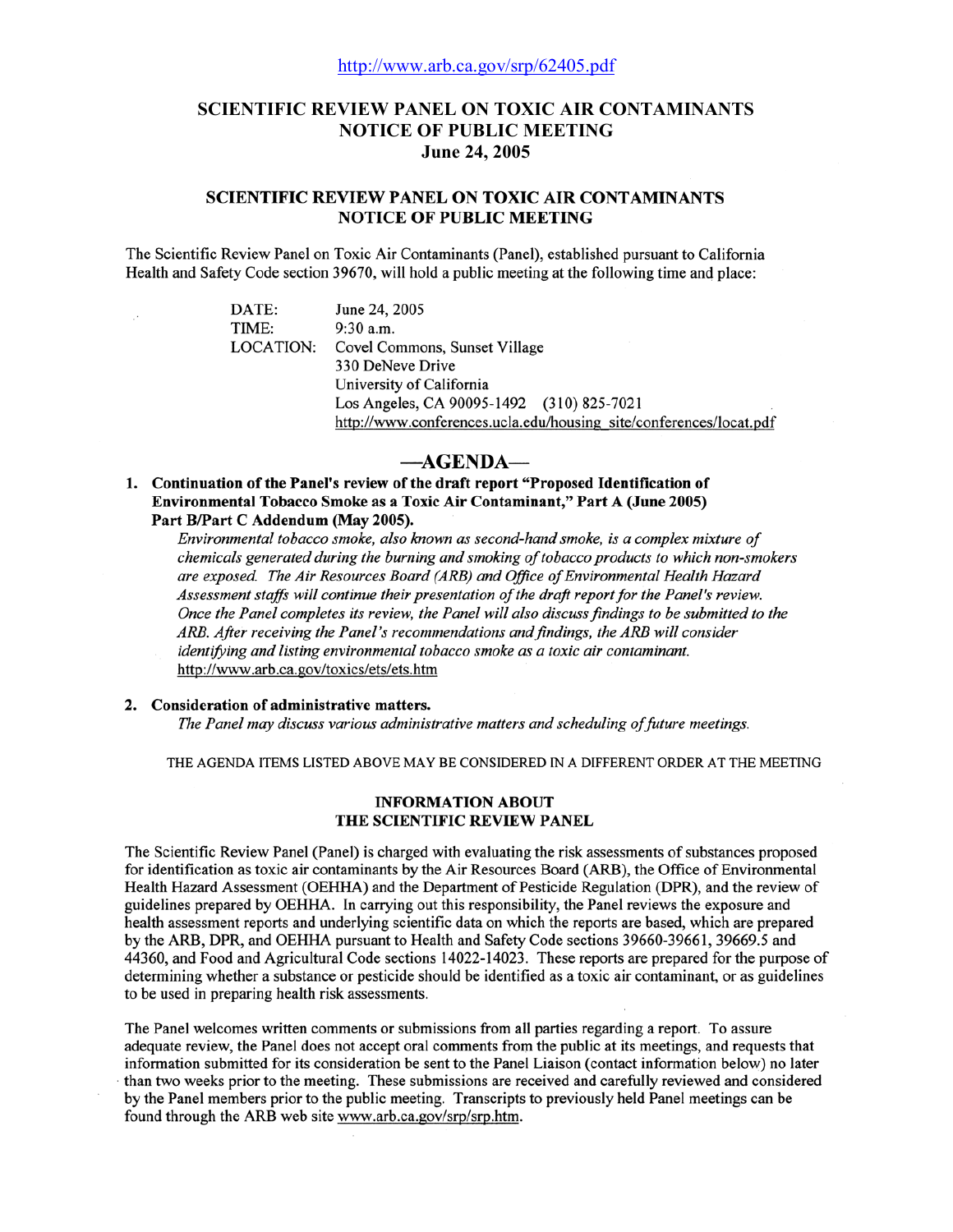Date: Mon, 13 Jun 2005 03:49 PM To: "Jim Behrmann"  $\leq$ jbehrman@arb.ca.gov> Subject: Document for June 24, 2005 SRP Meeting Cc: "Geoffrey C. Kabat" <gck1@optonline.net> X-Attachments: C:\Word files\CARB SRP Enstrom Complaint 061305.doc;

June 13, 2005

Mr. Jim Behrmann Panel Liaison, Research Division California Air Resources Board jbehrman@arb.ca.gov

Dear Mr. Behrmann:

In accordance with the announcement of June 24, 2005, Scientific Review Panel (SRP) meeting (http://www.arb.ca.gov/srp/srpmeetings.htm), I have attached a Word document, "CARB SRP Enstrom Complaint 061305.doc," that I would like distributed to SRP members. This document may require some special consideration before distribution, because it involves the conduct of a SRP member. Please read this document carefully before distributing it. Please send me confirmation that you have received this email and can clearly read my 8-page document. Also, please let me know when the document has been distributed to SRP members. Finally, please let me know if I will be able to speak to one or more SRP members when they are at the UCLA meeting on June 24, as I request in the last paragraph of my document.

Thank you very much for your assistance in this important matter.

Sincerely yours,

James E. Enstrom, Ph.D., M.P.H. University of California Box 951772 Los Angeles, CA 90095-1772 jenstrom@ucla.edu (310) 825-2048

cc: "Geoffrey C. Kabat" <gck1@optonline.net>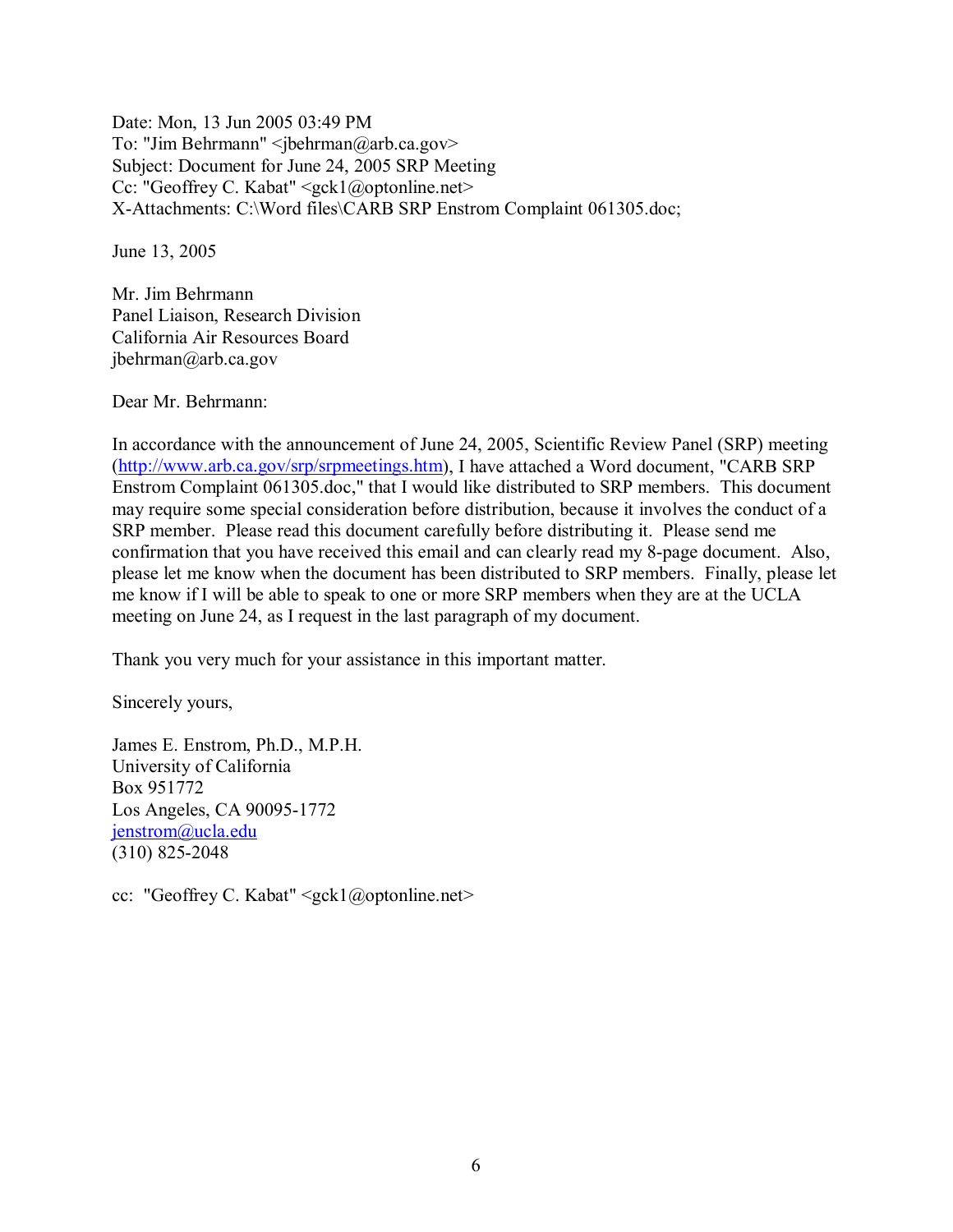#### CARB SRP Enstrom Complaint 061305.doc;

## Evidence Questioning the Fitness of Dr. Stanton A. Glantz to Serve as a Member of the Scientific Review Panel on Toxic Air Contaminants of the California Air Resources Board

James E. Enstrom, Ph.D., M.P.H. University of California Box 951772 Los Angeles, CA 90095-1772 jenstrom@ucla.edu

June 13, 2005

## **Background**

I am making this submission because I have substantial evidence that questions the fitness of Dr. Stanton A. Glantz (Glantz) to serve as a member of the Scientific Review Panel (SRP) on Toxic Air Contaminants. During the past two years he has engaged in an unprofessional attack on me and my epidemiologic research. This attack bears directly on his ability to objectively evaluate and judge the CARB report on environmental tobacco smoke (ETS). Three events have occurred since March 8, 2005 that are so egregious that I request that this matter be dealt with by the SRP before any decision is made about the ETS report. In the interest of brevity, I have limited this submission to eight pages of text, which includes web links to several important documents. Wherever possible, I have used links to documents from the UCSF Legacy Tobacco Documents Library (http://legacy.library.ucsf.edu). Some of the links require journal subscriptions, but most of these links are accessible via connection with the UC library system.

This submission involves the very fundamental issues of academic freedom, scientific integrity, and professional conduct. These issues have gotten the attention of high officials at both the University of California and the National Institutes of Health. Some aspects are discussed in the February 2005 *Nature Medicine*, where Dr. Lawrence B. Coleman, Vice Provost for Research at the University of California, stated "Academic freedom has to be absolute or no one has it" (http://www.nature.com/nm/journal/v11/n2/pdf/nm0205-106a.pdf) and in the March 2005 *Nature Medicine*, where NIH Director Elias Zerhouni "has called for an 'ethics summit,' and rules for scientists at outside institutions receiving NIH grants could be heavily scrutinized." (http://www.nature.com/nm/journal/v11/n3/pdf/nm0305-235.pdf).

I would like to begin with a few brief sentences about my background in order to assure you that I am a serious scientist with an important message. I have a Ph.D. from Stanford University, awarded in 1970, and my dissertation advisor is a Nobel Laureate. Also, I have postdoctoral certification in cancer epidemiology and a M.P.H. in epidemiology from UCLA, awarded in 1975 and 1976. Since 1976 I have been on the research faculty at UCLA. I have had a long and successful career as an epidemiologist. I am a Fellow of the American College of Epidemiology and I am listed in *Who's Who in America* in recognition of my epidemiologic research.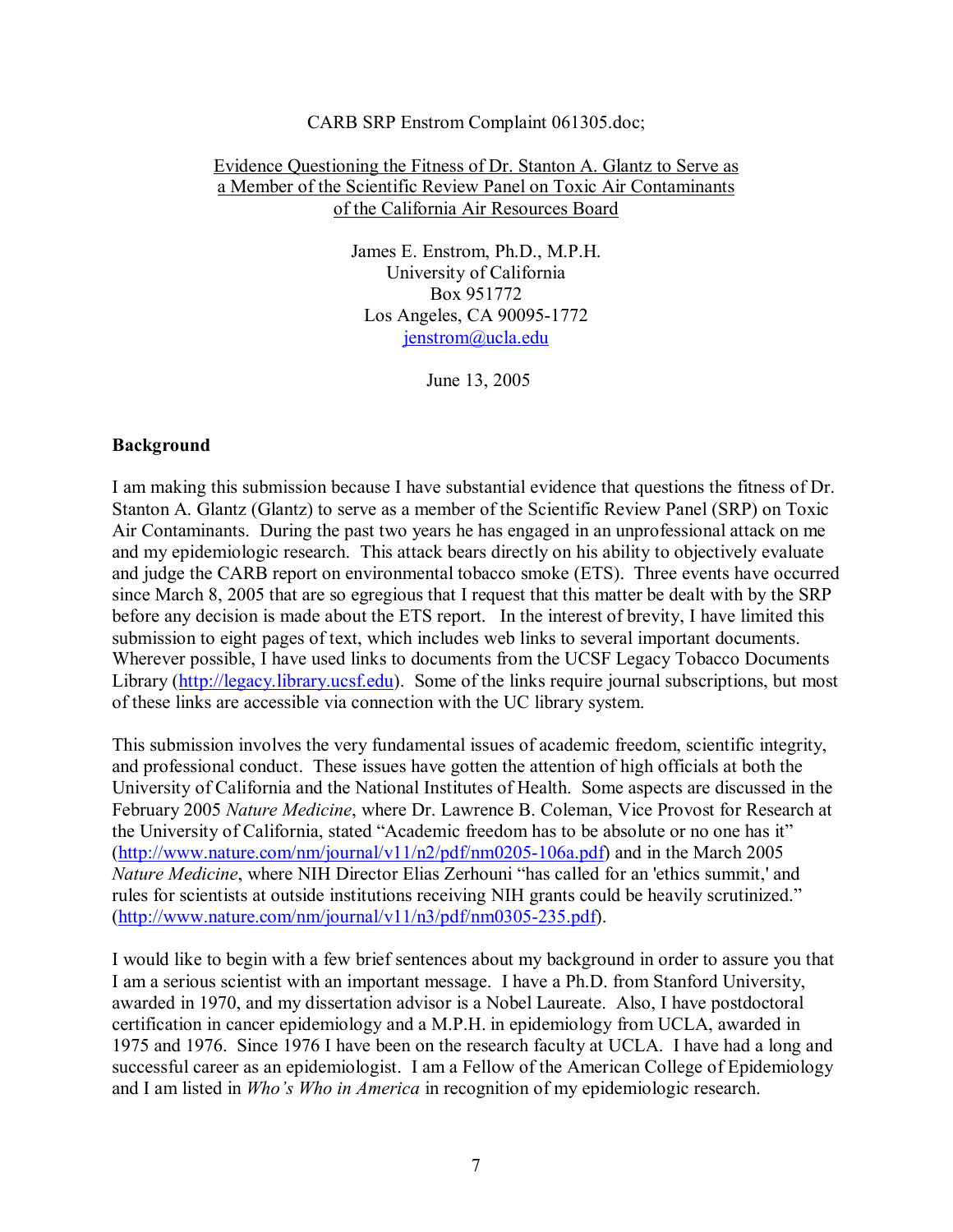During the first 33 years of my professional career no one ever once questioned my honesty or integrity as a scientist. However, that situation changed dramatically in May 2003 when I and my co-author, Dr. Geoffrey C. Kabat, published a paper in the May 17, 2003 British Medical Journal (*BMJ*), "Environmental tobacco smoke and tobacco related mortality in a prospective study of Californians, 1960-98" (http://bmj.com/cgi/reprint/326/7398/1057.pdf), henceforth referred to as "my *BMJ* paper" or "my *BMJ* study." This paper describes the largest and most detailed epidemiologic study on environmental tobacco smoke (ETS) and tobacco-related mortality ever published in a major medical journal and the second largest study ever published in terms of its statistical power. This study found no relationship between ETS and tobaccorelated mortality and instantly became very controversial, as described in the following May 18, 2003 Sunday Telegraph (London) newspaper article:

http://www.telegraph.co.uk/news/main.jhtml?xml=/news/2003/05/18/nsmoke18.xml.

Since May 15, 2003 many false and misleading charges have been made against me and my research, primarily because the study was partially funded by the tobacco industry. These charges have damaged my professional reputation and my ability to publish in several journals that are now aware of the unjustified controversy surrounding me. However, in the two years since its publication, no errors have been identified in my *BMJ* paper, the alleged flaws in the study have not been substantiated with any actual evidence, and the *BMJ* editor has strongly defended his decision to publish the paper (http://bmj.com/cgi/reprint/327/7413/501).

As evidence that Glantz has engaged in an unprofessional, two-year campaign to discredit me and my research, I document below the initial aspect of his attack, plus the three egregious aspects that have occurred since March 8, 2005. These represent only a portion of his full attack.

## **Aspect 1)** Early Statements by Glantz Meant to Discredit Me and My Research

On May 15, 2003, Glantz participated in a Miami press conference of "international experts" assembled to "debunk" my study before he could have possibly read it in any detail. These "experts" falsely claimed the paper said "Marry a smoker, get less cancer" and falsely claimed it was a "tobacco industry study" (http://www.no-smoking.org/may03/05-15-03-4.html). It is not clear how these "experts" learned of the study, but they apparently violated the press embargo on the paper, which lasted until 12:01 AM May 16, 2003 UK time (or 7:01 PM May 15, 2003 Miami time). Glantz could not possibly have read the full version of the *BMJ* paper, which was first posted on bmj.com at this same time.

On May 16, 2003 Glantz told the San Francisco Chronicle: ". . . that because secondhand smoke was so common in the early years of the study, UCLA's research was fatally flawed and could only produce the kind of result the tobacco industry wanted. . . . the British Medical Journal report was a textbook case of why UC researchers should not be allowed to accept funding from the tobacco industry. . . . It is an embarrassment that this came out of UCLA. . . ." (http://www.sfgate.com/cgi-bin/article.cgi?f=/c/a/2003/05/16/MN259820.DTL).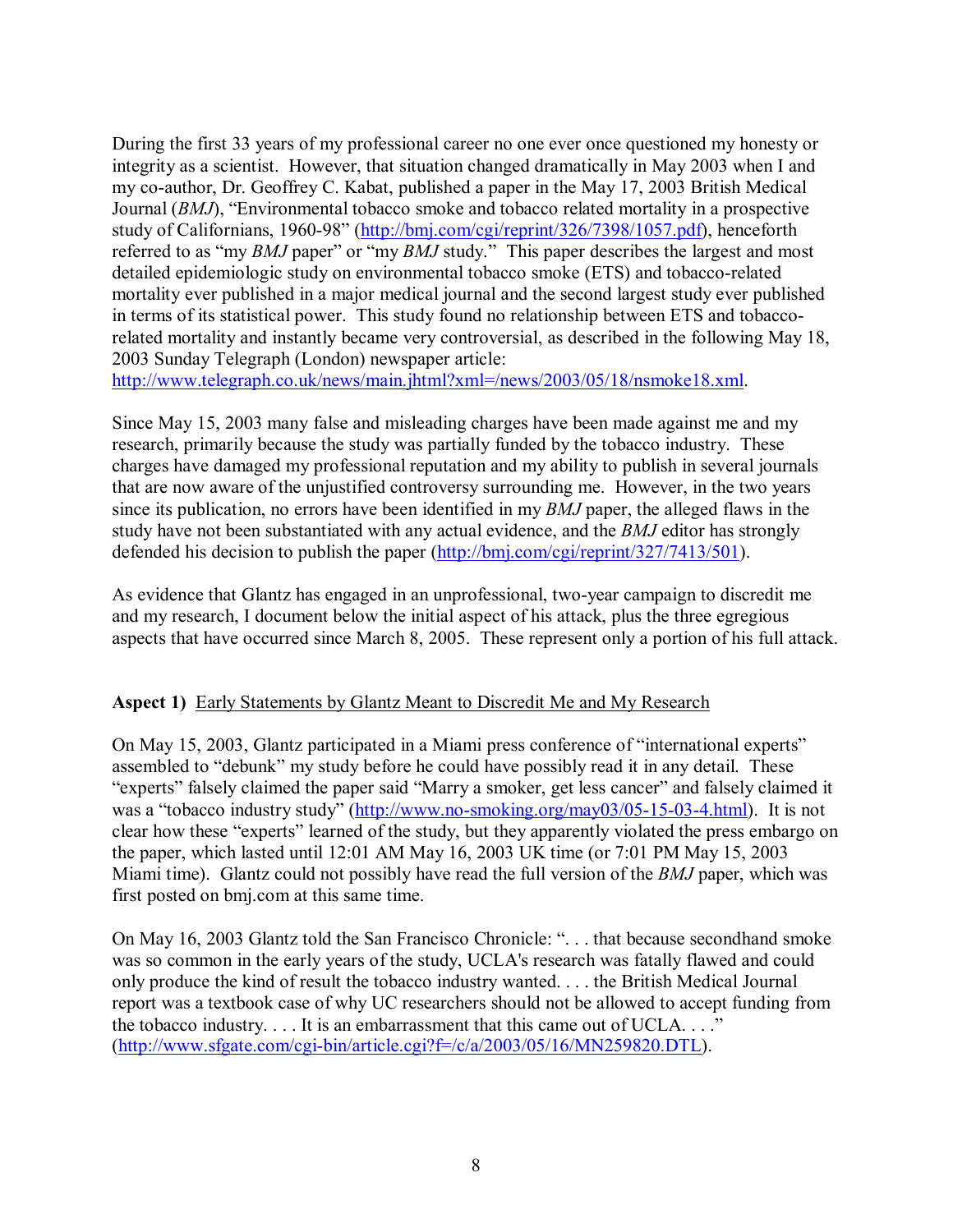On May 24, 2003 Glantz co-wrote a Rapid Response (electronic letter) to bmj.com entitled "Misleading the public about secondhand smoke . . . again." He stated "Enstrom and Kabat's study is the latest in a long string of studies supported by the tobacco industry to deny the evidence about secondhand smoke and confuse the public. . . . The Enstrom and Kabat study may be another example of the financial disclosure not fully describing the extent of involvement of the tobacco industry in the design, conduct and dissemination of the study. . . . By publishing Enstrom and Kabat's paper, the *BMJ* has helped the tobacco industry mislead the public about the harmful effects of secondhand smoke exposure. Only a retraction could stem some of the damages to public health goals that have already been inflicted by this paper." (http://bmj.bmjjournals.com/cgi/eletters/326/7398/1057#32596)

On June 20, 2003 the following comments involving Glantz and my *BMJ* study were made during the SRP meeting of that day, as taken directly from pages 85 and 86 of the meeting transcript (http://www.arb.ca.gov/srp/030620.pdf):

PETERS SHORTHAND REPORTING CORPORATION (916) 362-2345 85 25 CHAIRPERSON FROINES: As a member of the UCLA 1 School of Public Health, I apologize. 2 (Laughter.) 3 PANEL MEMBER GLANTZ: You should. 4 (Laughter.) 5 PANEL MEMBER GLANTZ: We're doing a study of how 6 that paper came to pass. And it's going to get even more 7 unpleasant. 8 CHAIRPERSON FROINES: James Enstrom's paper -- 9 PANEL MEMBER GLANTZ: -- that dreamt up by 10 Phillip Morris. 11 CHAIRPERSON FROINES: Go ahead. 12 PANEL MEMBER HAMMOND: How smoking doesn't cause 13 any lung cancer.

On June 23, 2003 Glantz told UPI ". . . . As far as I know, there's no legitimate scientist in the world who doesn't think secondhand smoke causes lung cancer and heart disease. There are a number of people paid by cigarette companies to say that it doesn't. . . . I think it is shameful the British Medical Journal published that study. . . ."

(http://www.hawaiireporter.com/story.aspx?e3a73f3e-4104-43ba-8ece-a7169b47149c).

These are all libelous statements that are either false or highly misleading, as I will explain below. They are not befitting a member of a scientific review panel that is charged with objectively evaluating a CARB report on ETS, much of which involves epidemiologic evidence on ETS and tobacco-related mortality. Furthermore, I have learned that Glantz's statements are part of a larger campaign to "silence science" regarding my *BMJ* paper, as documented in the 19page 2005 paper by two sociologists, Drs. Sheldon Ungar and Dennis Bray, entitled "Silencing science: partisanship and the career of a publication disputing the dangers of secondhand smoke" (http://pus.sagepub.com/cgi/reprint/14/1/5). Ungar and Bray described in detail the "efforts to prevent the making of specific scientific claims in any *or* all of the arenas in which these claims are typically reported or circulated" as they related to my *BMJ* paper.

## **Aspect 2)** March 8, 2005 KQED Radio *Forum*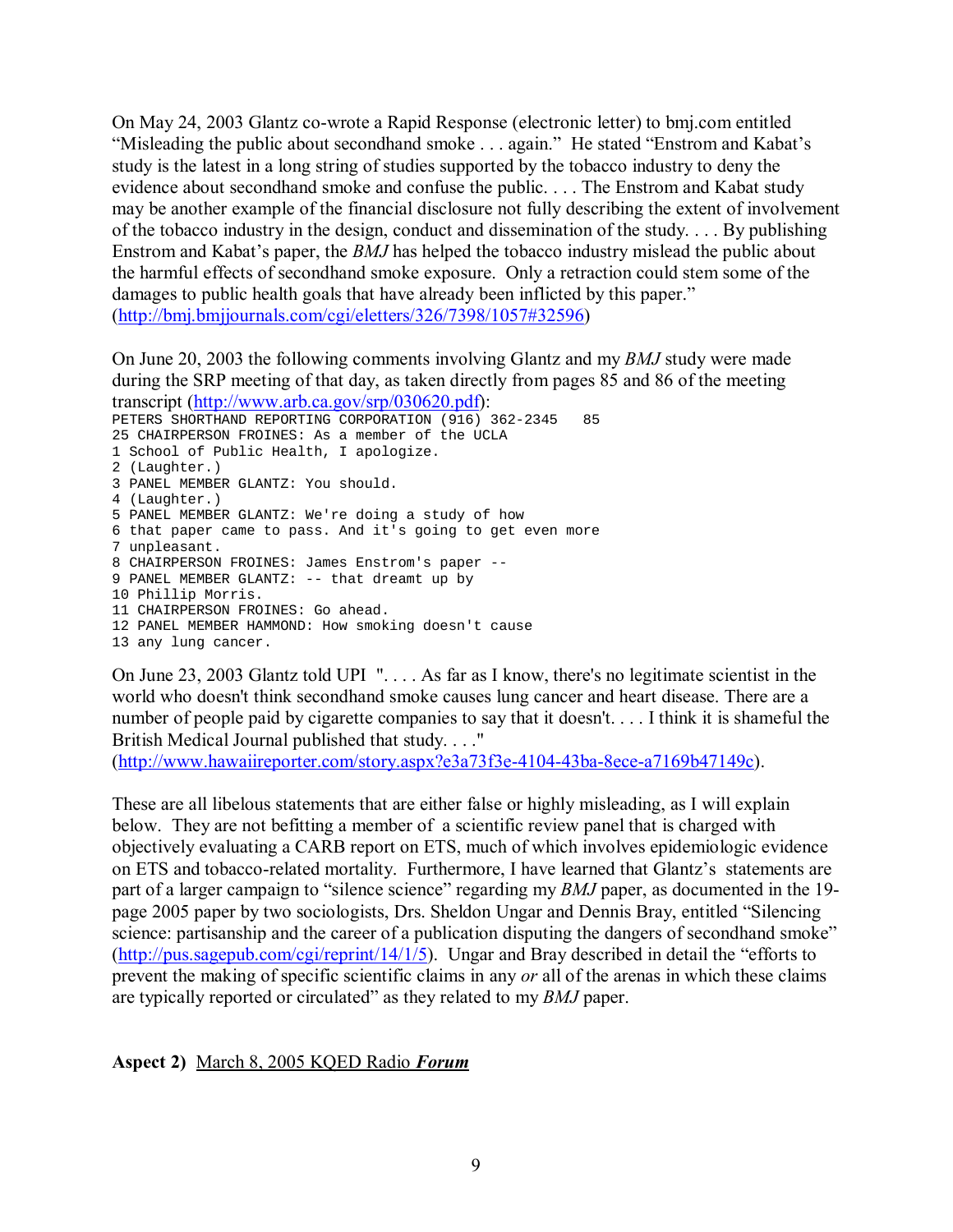On Tuesday, March 8, 2005 at 9:00 AM Glantz participated in the San Francisco based KQED Radio *Forum* (http://www.kqed.org/epArchive/R503080900). The topic was "**Funders and Academic Research:** *Forum* assesses the controversy surrounding the relationship between funders and academic research." The host was Michael Krasny and the primary participants, in addition to Glantz, were Dr. Max Neiman, Chair of the system-wide University of California Committee on Research Policy, and Dr. Michael Kleinman, Adjunct Professor of Community and Environmental Medicine at UC Irvine. This program can be listened to in its entirety by clicking on the above link.

The program initially discusses Glantz's attempt to have the California Attorney General's Office launch a criminal investigation into an epidemiologic review article on ETS and SIDS written by Dr. Frank M. Sullivan, a retired Professor from University of London, who has had a long and distinguished career as a toxicologist in England. During this 52 minute program, the discussion of the "scandal" about me and my *BMJ* study occurred during the following time period (minutes:seconds): 16:57-19:15.

Four examples of libelous statements against me by Glantz, and the exact time at which they begin, are given below.

At 17:20 Glantz says the *BMJ* study "was not funded by the American Cancer Society" but by "Philip Morris." Actually, the inflation-adjusted funding for the study, which began in 1959 and was published in 2003, came from the three primary sources:  $\sim$ 90% ACS,  $\sim$ 5% TRDRP, and  $\sim$ 5% CIAR (the 'tobacco money' portion). NO Philip Morris money was used for this study. Glantz, who could not precisely know the 44 year funding history of the study, simply made false statements about the funding of my study.

At 17:50 Glantz says I am "a damn fool" who was told by ACS that I "made inappropriate use of the data." My use of ACS data began in 1991 and I had the full cooperation of and long standing working relationships with Lawrence Garfinkel and Dr. Clark W. Heath, Jr., now retired ACS Vice Presidents for Epidemiology. I have been conducting important long-term epidemiologic research with the California portion of the CPS I cohort. My dealings with ACS epidemiologists date back to 1978, when I received all my research funding from ACS. I am the ONLY investigator outside of ACS who has ever been allowed to follow ACS subjects. This access was granted largely because of the high quality of my ACS-funded epidemiologic research, begun in 1973. The ACS epidemiologists that I worked with realized the great potential value of long-term follow-up of the CPS I cohort and they would not have given important confidential data to "a damn fool." Only in May 2003, when the *BMJ* paper was published, did the ACS (most specifically, Dr. Michael J. Thun) complain about my use of their data. I worked with Clark Health on this study until 2001, when he was no longer able to continue because of his retirement. Heath was a co-author on the first version of the study that was submitted to and given serious consideration by the *New England Journal of Medicine*. I never worked with Thun on this study.

At 18:10 Glantz implies that I am "advocating a pro-tobacco position." I am a lifelong nonsmoker and have never advocated a pro-tobacco position in my entire 35-year career or in my entire life for that matter. As evidence I am not "pro-tobacco," I have spent much of my career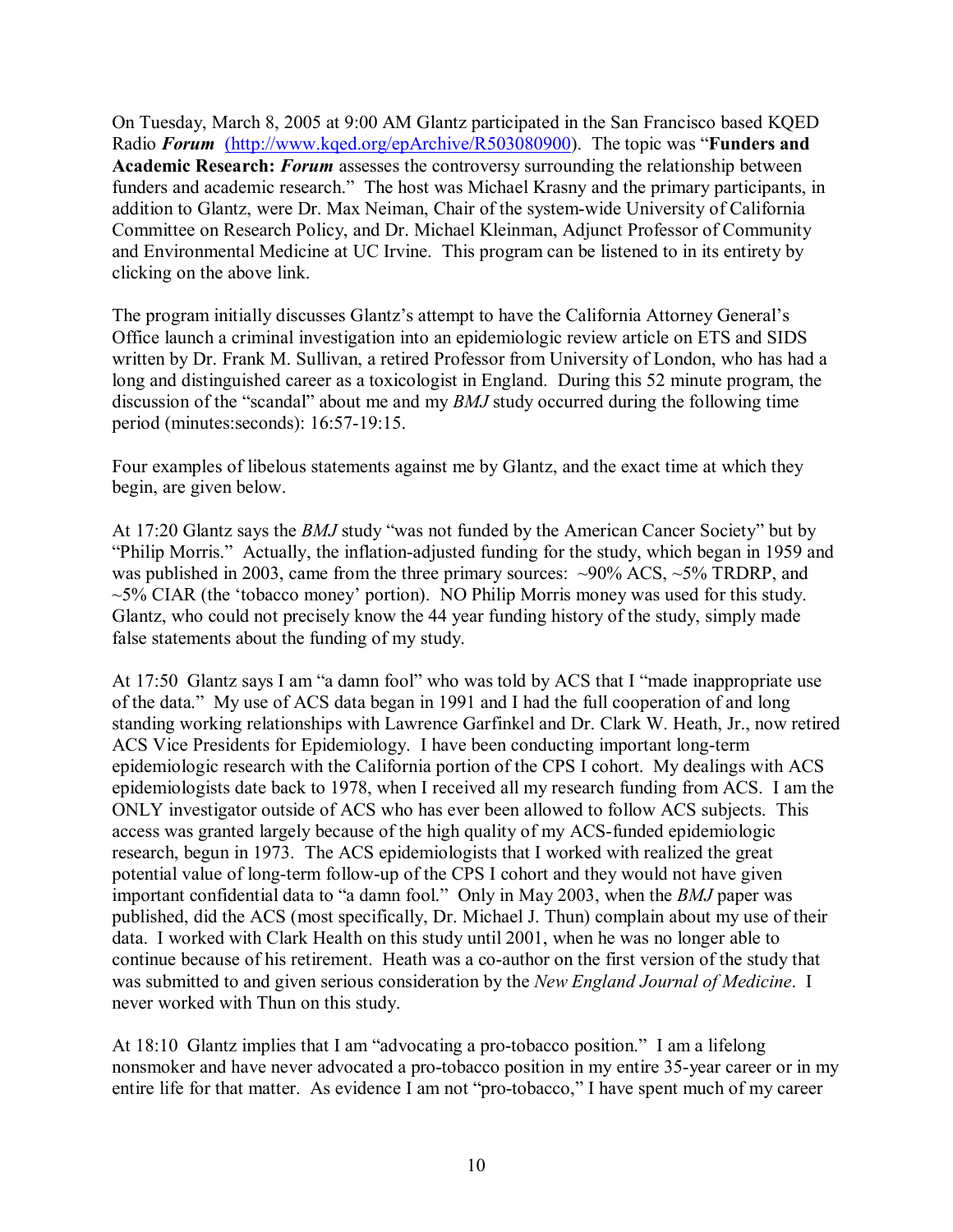documenting the health benefits of being a nonsmoker, as can be seen by reading my publications on Mormons, which date back to 1975 (http://legacy.library.ucsf.edu/tid/gei79c00). In 1999 I published two papers indicating active smoking may be more dangerous than generally believed because its impact on mortality was less reversible by cessation than generally believed (http://legacy.library.ucsf.edu/tid/tbf19c00 and http://legacy.library.ucsf.edu/tid/wve19c00). My findings regarding lung cancer and smoking cessation were largely confirmed in a Mayo Clinic study of Iowa women published the May 2003 *Journal of Clinical Oncology* (http://www.jco.org/cgi/reprint/21/5/921).

At 18:39 Glantz states "the science that the UCLA study did was crap." My study is the largest and most detailed epidemiologic study on secondhand smoke and mortality ever published in a major medical journal. It is by far the largest study on Californians. The paper was peer reviewed by two of the world's leading epidemiologists, Drs. Kenneth Rothman and George Davey-Smith. Rothman is the author of several major textbooks on epidemiology and founding editor of *Epidemiology* and Davey-Smith is co-editor of *International Journal of Epidemiology.* In the interest of transparency, the *BMJ* took the unusual step of posting the entire prepublication history of the paper online (http://bmj.bmjjournals.com/cgi/content/full/326/7398/1057/DC1).

There might be some logic to Glantz's attack if he had found a single error in my *BMJ* paper or had proved that the paper was "fatally flawed" because everyone alive in 1959 was equally exposed to ETS. But he has done neither of these things. In my August 30, 2003 *BMJ* letter I clarified the findings of my 1999 follow-up survey, which clearly showed that 1959 spousal smoking history was a valid measure of relative ETS exposure, particularly for females (http://bmj.bmjjournals.com/cgi/content/full/327/7413/504). Also, I have evidence from three other independent surveys that spousal smoking status is a valid indicator of relative ETS exposure for subjects alive in the 1950s. Keep in mind, all subjects in the other US cohort studies were alive in 1959 and these studies are not considered to be "fatally flawed" by Glantz.

## **Aspect 3)** Glantz's April 2005 *Tobacco Control* paper

Glantz, along with Dr. Lisa A. Bero and M.-K. Hong, published a 9-page paper in the April 2005 issue of *Tobacco Control (TC)*, entitled "The limits of competing interest disclosures." It is now posted on the following UCSF web site: http://www.tobaccoscam.ucsf.edu/pdf/Enstrom-TC.pdf. This paper questions the veracity of the following 200+ word competing interest disclosure statement made at the end of my *BMJ* paper: "Funding: The American Cancer Society initiated CPS I in 1959, conducted follow up until 1972, and has maintained the original database. Extended follow up until 1997 was conducted at the University of California at Los Angeles with initial support from the Tobacco-Related Disease Research Program, a University of California research organisation funded by the Proposition 99 cigarette surtax (www.ucop.edu/srphome/trdrp). After continuing support from the Tobacco-Related Disease Research Program was denied, follow up through 1999 and data analysis were conducted at University of California at Los Angeles with support fromthe Center for Indoor Air Research, a 1988-99 research organisation that received funding primarily from US tobacco companies. Competing interests: In recent years JEE has received funds originating from the tobacco industry for his tobacco related epidemiological research because it has been impossible for him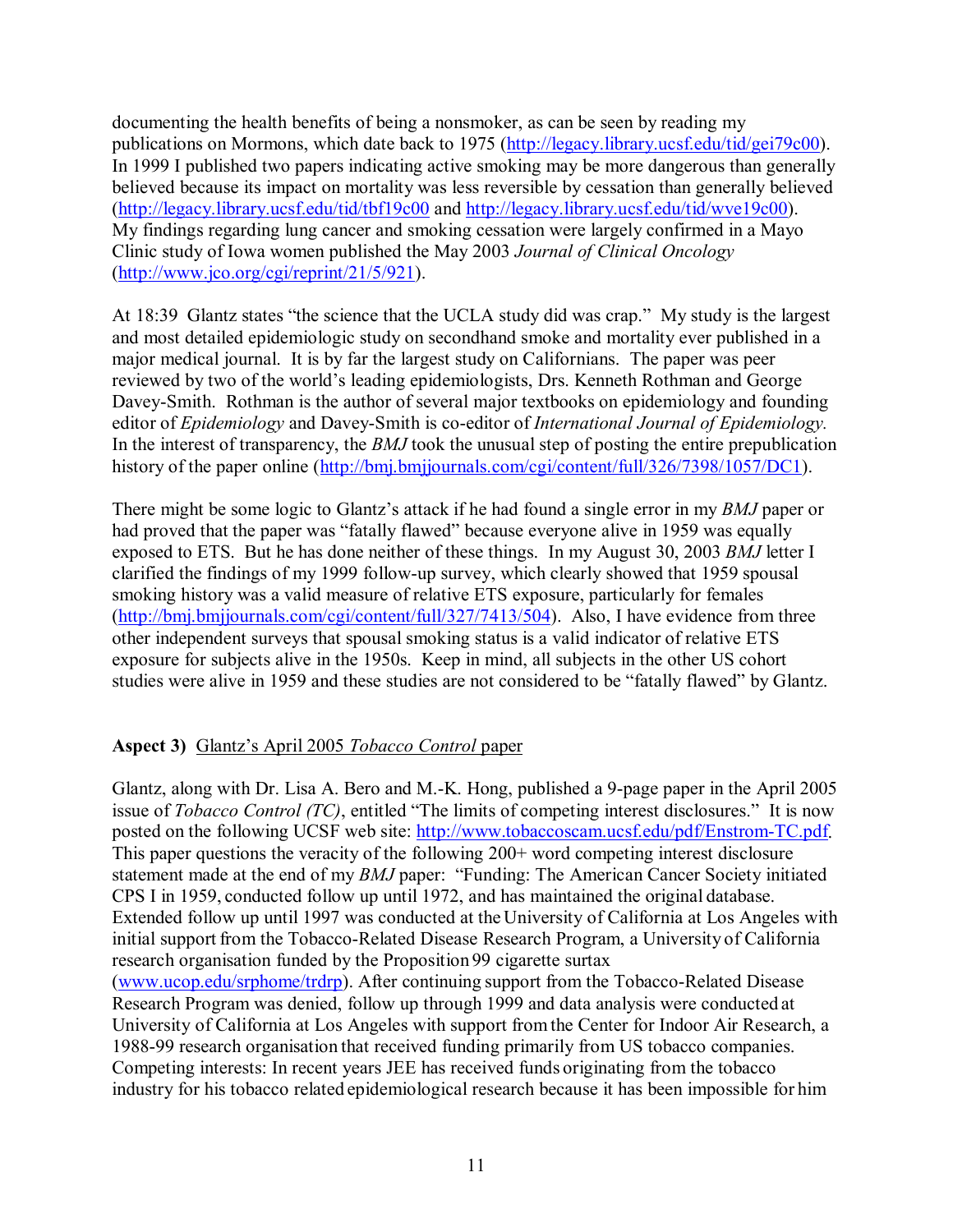to obtain equivalent funds from other sources. GCK neverreceived funds originating from the tobacco industry until last year, when he conducted an epidemiological review for a law firm which has several tobacco companies as clients. He has served as a consultant to the University of California at Los Angeles for this paper. JEE and GCK have no other competing interests. They are both lifelong non-smokers whose primary interest is an accurate determination of the health effects of tobacco."

Any doubts that a reasonable person might have had regarding our competing interest disclosures were addressed in my August 30, 2003 *BMJ* letter: "We want to make clear that the tobacco industry played no part in our paper other than providing the final portion of the funding. The tobacco industry never saw any version of our paper before it was published, never attempted to influence the writing of the paper in any way, and did not even know the paper was being published until it became public. In addition, we have never testified on behalf of the tobacco industry, never owned any stock in the tobacco industry, never been employees of the tobacco industry, and would never have accepted tobacco industry funds if there had been any other way to conduct this study." (http://bmj.bmjjournals.com/cgi/content/full/327/7413/504).

In spite of our clear and unequivocal statement above, Glantz still went ahead and published a paper that completely mischaracterized the relationships that Dr. Kabat and I have had with the tobacco industry. This paper is simply an *ad hominem* attack designed to impugn our scientific integrity and damage our professional reputations. It is clearly libelous by the common definition of libel, "a written or oral defamatory statement or representation that conveys an unjustly unfavorable impression" (*Webster's New Collegiate Dictionary*). In fact, I believe it contains the greatest amount of malicious libel ever published in a single peer-reviewed paper.

One particularly reprehensible example of the libel is Table 1, which shows "Financial ties between Enstrom, Kabat, and the tobacco industry" dating back to 1975. Although I actually had no "financial ties" of any kind with the tobacco industry before July 1, 1992, Glantz listed six alleged ties under "Enstrom" in Table 1 that were dated before 1992. To illustrate the maliciousness of his libel, I will discuss his first entry in detail.

As my first alleged "financial tie," Glantz cited my 1975 correspondence with the Council for Tobacco Research (CTR), a research organization funded by the tobacco industry, regarding proposed epidemiologic research on Mormons (*TC* references 23-25). However, Glantz failed to mention that the actual December 1975 grant application to CTR was submitted by Dr. Lester Breslow, then Dean and Professor at the UCLA School of Public Health (http://legacy.library.ucsf.edu/tid/bei79c00). Breslow, a world-renowned public health authority, was my mentor and the prinicipal investigator on several grant applications that we submitted to potential funding agencies. Next, Glantz failed to cite Breslow's July 6, 1976 letter withdrawing the CTR application once we had received funding for this Mormon research from the ACS (http://legacy.library.ucsf.edu/tid/sei79c00). Then, Glantz failed to mention my 1978 *CANCER* publication on cancer mortality among active Mormons (http://legacy.library.ucsf.edu/tid/msd3aa00), which acknowledged on the first page the funding

received from the ACS (Grant PDT-51).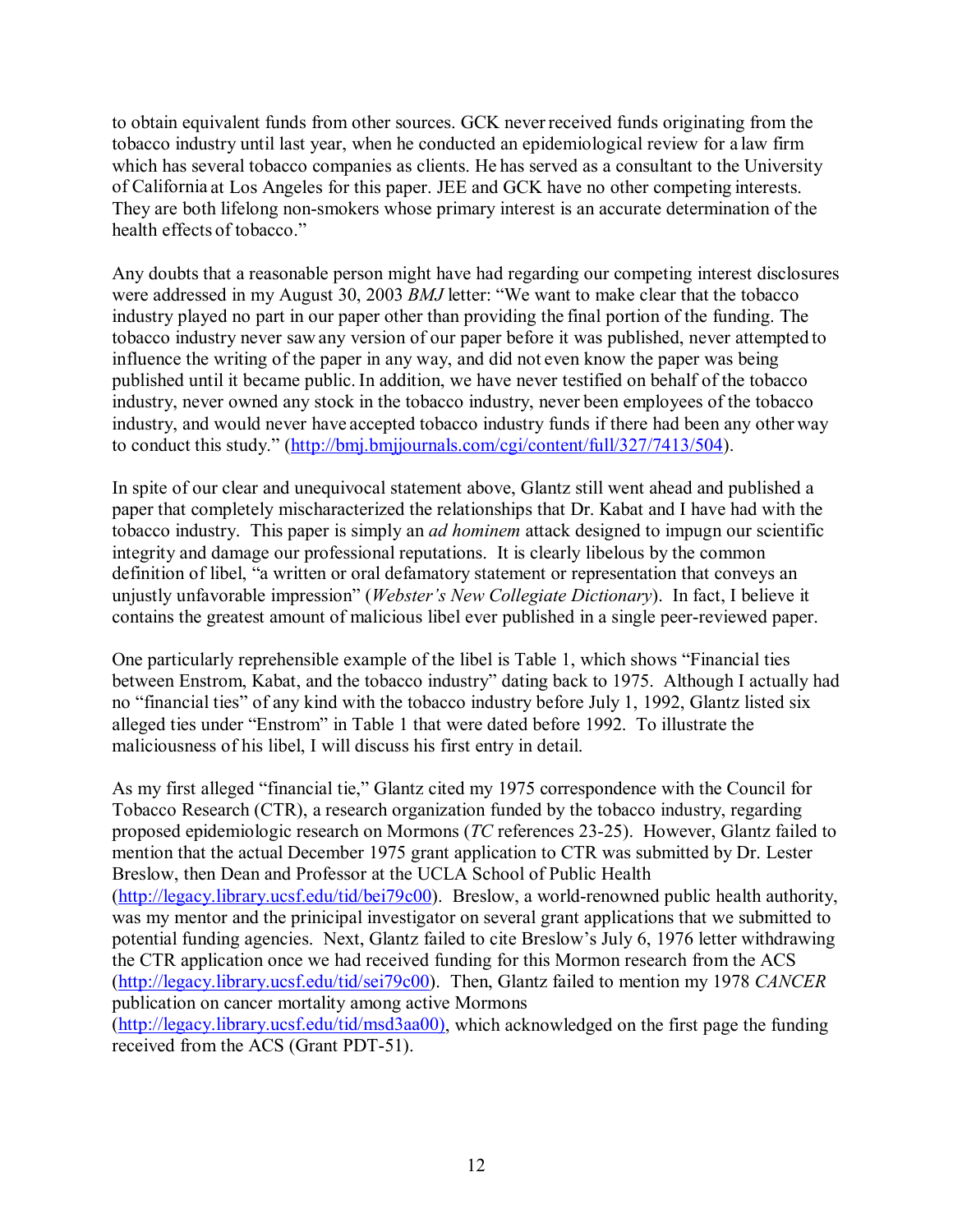Finally, Glantz failed to mention that Mormons are a religious group that advocates ABSTENTION from tobacco and that I was (and still am) studying them because their unusually low cancer rates offer an excellent opportunity to better understand etiologic factors associated with the prevention of cancer. If Glantz had any interest in fairly and accurately portraying me and my epidemiologic research interests during the past 30 years he would have cited my initial findings on Mormons that appeared on the front page of the Washington Post on November 18, 1974 (http://legacy.library.ucsf.edu/tid/liw1aa00). This one example related to one line in Table 1 of his *TC* paper indicates how he has selectively used tobacco industry documents in order to deliberately distort my career and my relationship with the tobacco industry. On its surface the *TC* paper purports to provide evidence of the inadequacy of the *BMJ*'s requirements concerning competing interest disclosures. However, beneath this veneer, the paper's true objective is to smear the reputations of two honest scientists who had the temerity to publish an influential paper reporting results which run counter to Glantz's firmly held beliefs.

In comparison with our 107-word *BMJ* funding statement shown above, please note Glantz's 15 word *TC* funding statement: "Research support – California Tobacco-Related Disease Research Program grant 9RT0193 and National Cancer Institute grant CA-87472." Missing from this brief statement is any clarification that NCI Grant 5R01CA087472 is a multi-million dollar NIH grant awarded to Glantz for "Analysis of Tobacco Industry Documents." It is part of a large NCI program on "Review and Analysis of Tobacco Industry Documents" (http://cancercontrol.cancer.gov/tcrb/grant\_doc.asp). Thus, Glantz has a direct financial interest in writing a paper designed to justify his examination and analysis of tobacco industry documents. Furthermore, Glantz has failed to follow the NIH regulation requiring that the following disclosure statement be included in NIH-funded papers: "Its contents are solely the responsibility of the authors and do not necessarily represent the official views of the [NCI]." (http://grants2.nih.gov/grants/policy/nihgps\_2003/NIHGPS\_Part7.htm).

Regarding the *TC* paper, I believe that NIH funds have been inappropriately used for the writing of a paper that contains malicious libel and that has no direct connection to the mission of NIH. I find it particularly offensive that American taxpayers like myself, who expect NIH funds to be spent on finding ways to cure and prevent diseases, have to pay for the assassination of their own character. I have been able to get the attention of NIH Director Elias Zerhouni on this matter.

## **Aspect 4)** Glantz's May 24, 2005 *Circulation* special report on ETS

Glantz has just published a 15-page special report in the May 24, 2005 issue of *Circulation*, entitled "Cardiovascular Effects of Secondhand Smoke: Nearly as Large as Smoking" (http://circ.ahajournals.org/cgi/reprint/111/20/2684). Glantz found "The pooled relative risk computed with a random-effects model (computed with Stata Version 7) was 1.31 (95% CI, 1.21 to 1.41), similar to the estimates of earlier meta-analyses." However, he omitted the two largest studies from his analysis relating ETS and coronary heart disease (CHD). The largest study, published in 1995 by Drs. Maurice LeVois and Maxwell Layard (http://legacy.library.ucsf.edu/tid/sph32d00), was omitted without comment and was not even cited. The second largest study (my 2003 *BMJ* study) was omitted with the claim that had "serious misclassification bias." Based on their statistical weight, these two studies represent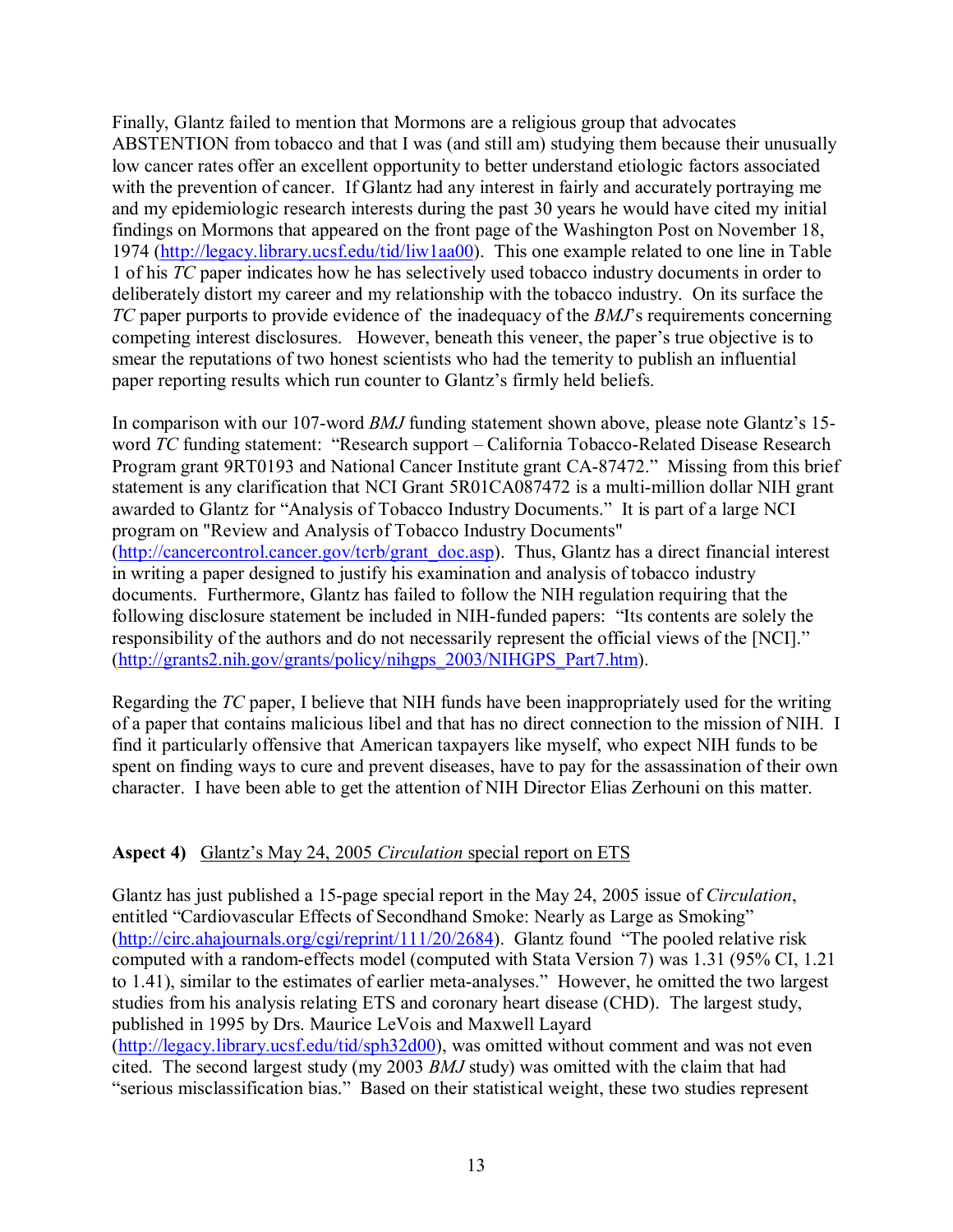about 75% of the US evidence and 65% of the world-wide evidence. Yet Glantz dismissed them without any evidence that they differ in any material way from the other US cohort studies. All these studies examined never smokers classified by the smoking status of their spouse and the subjects in all these studies were alive as of 1959. Inclusion of these two studies would reduce the pooled relative risk to about 1.05. And there is no dose-response relationship as a function of spousal smoking level. Contrary to the title of Glantz's report, the effect of ETS is much smaller than the effect of active smoking on cardiovascular mortality.

A fair evaluation of all published epidemiologic evidence on ETS and CHD shows there is a great difference between the US evidence, where the relative risk is about 1.05 depending on how the exposure categories are compared, and the non-US evidence, where the relative risk is about 1.4-1.5 depending on how the studies are combined. It is not clear why the difference is so large, but most of the US evidence is based on cohort studies, whereas most of the non-US evidence is based on case-control studies. The distinction between the US and non-US evidence deserves proper explanation. If Glantz cannot objectively evaluate all studies in his own new review of ETS, then how can he objectively evaluate the evidence on ETS in the CARB report?

## **Conclusions**

Epidemiology is replete with examples where the evidence on associations changes over time. Just consider the recent controversy about obesity discussed in the April 20, 2005 *JAMA* (http://jama.ama-assn.org/cgi/reprint/293/11/1861.pdf). Two groups of investigators from CDC have come to vastly different conclusions about the number of deaths attributable to obesity, but their differences have been dealt with professionally. The controversy about the health effects of ETS and the various epidemiologic studies on this subject should be handled the same way. The unprofessional tactics used by Glantz against honest scientists like me and Dr. Kabat should not be tolerated by the SRP. Given all the evidence presented above, it should be clear that Glantz is not objective on the subject of ETS. Thus, I feel he should be removed as a member of the SRP.

Finally, I request the opportunity to meet with at least one member of the SRP (other than Glantz) shortly before or after the SRP holds its June 24, 2005 meeting at UCLA. I would like to present additional evidence, not discussed above, that I feel is of great importance to the CARB report on ETS. This evidence may more fully explain why Glantz has been conducting a two-year campaign designed to discredit me and my research This evidence will contribute to more accurately describing the health effects of ETS in California and to improving the quality of the CARB report on ETS.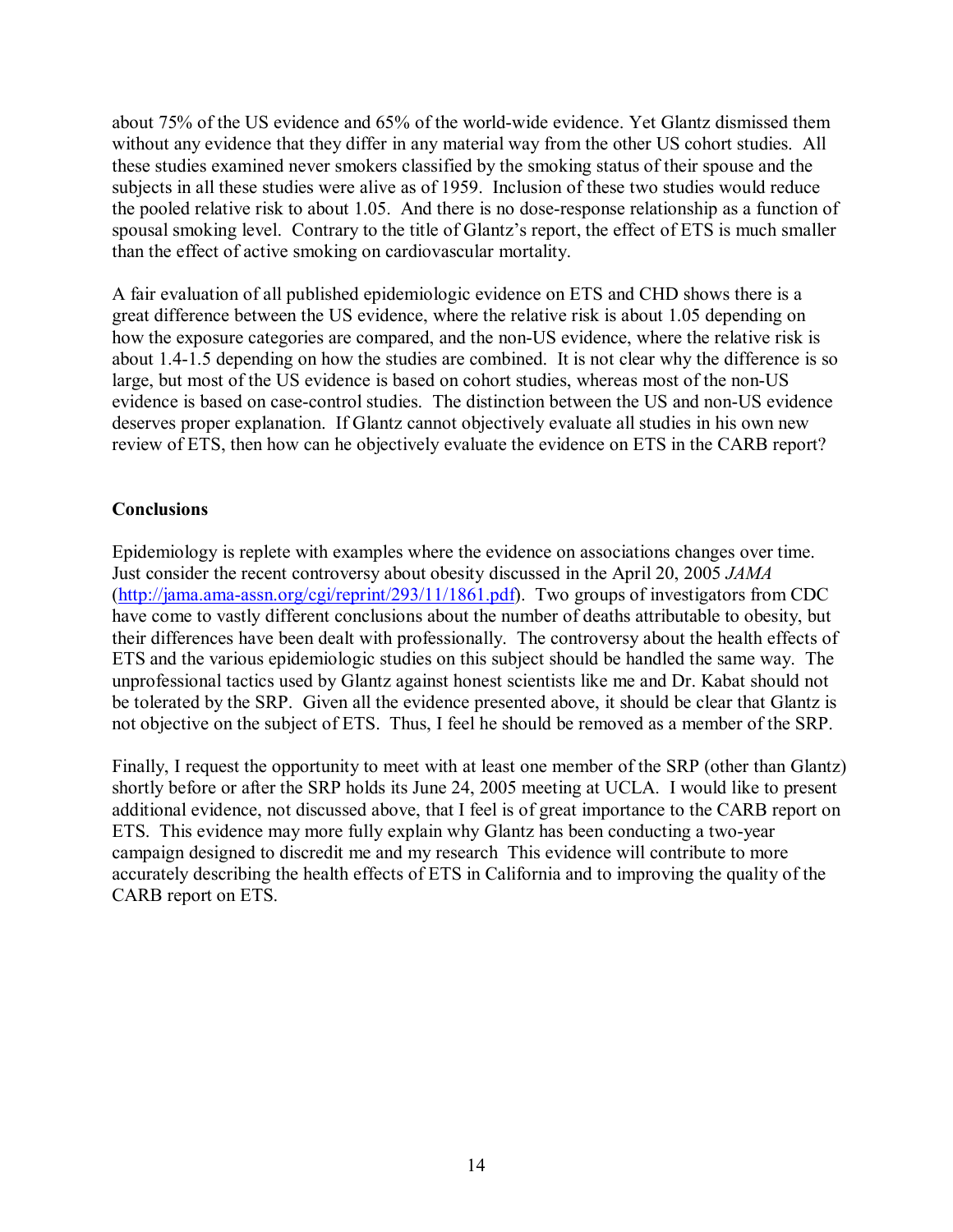Date: Mon, 13 Jun 2005 20:16:50 -0400 From: gck1@optonline.net Subject: Submission for June 24, 2005 SRP Meeting To: Jim Behrmann  $\leq$ jbehrman@arb.ca.gov> Cc: "James E. Enstrom" <jenstrom@ucla.edu>

June 13, 2005

Mr. Jim Behrmann Panel Liaison Research Division California Air Resources Board jbehrman@arb.ca.gov

Dear Mr. Behrmann:

In response to the announcement of June 24, 2005, Scientific Review Panel (SRP) meeting (http://www.arb.ca.gov/srp/srpmeetings.htm), I am submitting a document entitled "CARB SRP Kabat Complaint 061305.doc," which I request you distribute to the SRP members. My submission is meant to supplement that of Dr. James Enstrom.

Thank you very much for your attention.

Sincerely yours,

Geoffrey C. Kabat, Ph.D., M.S. 16 Bon Air Avenue New Rochelle, NY 10804

Tel. 914-712-1046

cc: "James E. Enstrom" <jenstrom@ucla.edu>

CARB\_SRP\_Kabat\_Complaint\_061305.doc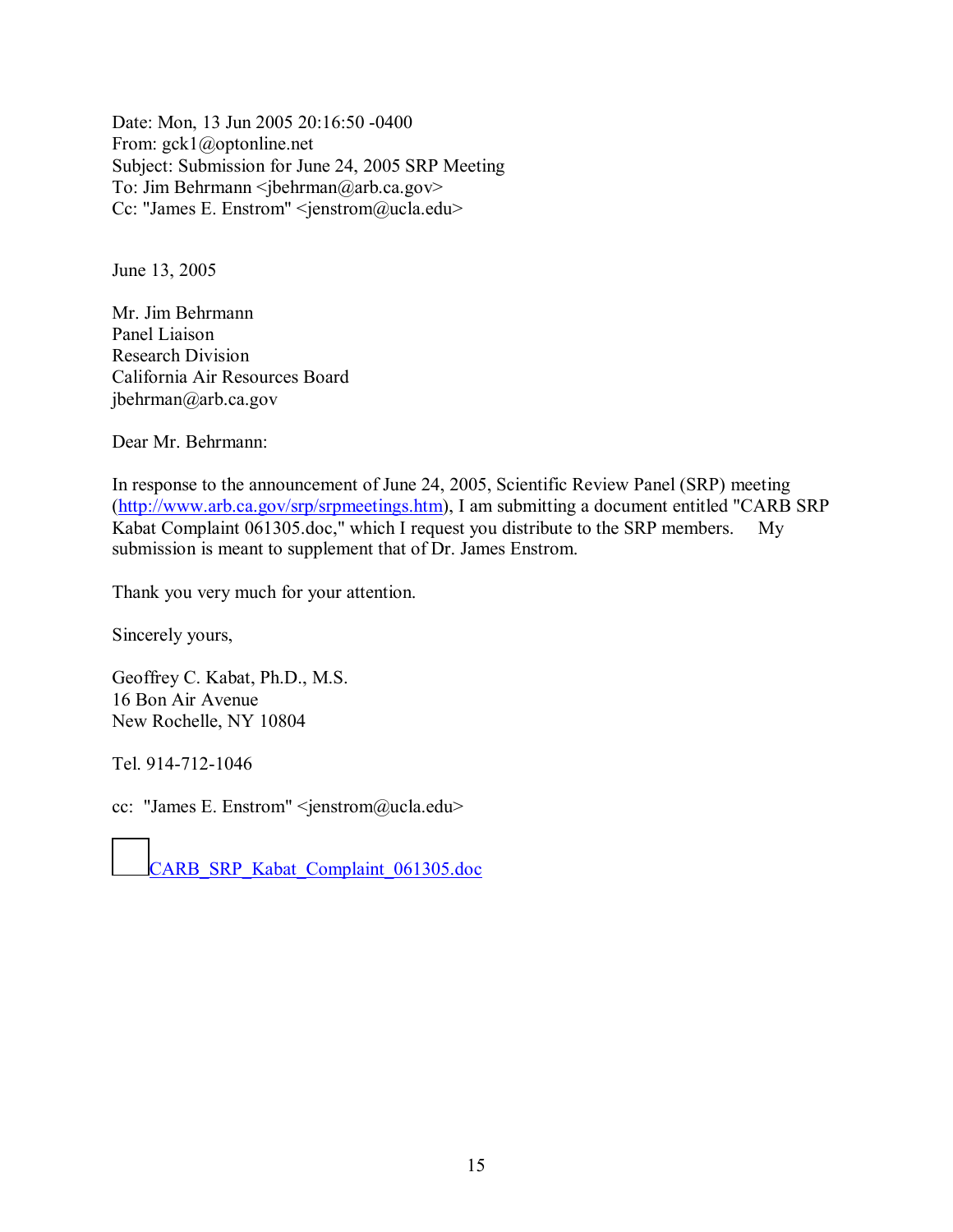## CARB SRP Kabat Complaint 061305.doc

## Evidence Questioning the Fitness of Dr. Stanton A. Glantz to Serve as a Member of the Scientific Review Panel on Toxic Air Contaminants of the California Air Resources Board

Geoffrey C. Kabat, Ph.D., M.S. New Rochelle, NY gck1@optonline.net June 13, 2005

I am writing in support of the submission by Dr. James E. Enstrom of UCLA on the above topic. I concur with all the points he has made, and my comments supplement those in his submission.

I have conducted research in the field of cancer epidemiology for over twenty-five years. From 1978 to 1992 I held research positions at the American Health Foundation in New York City, where I was a co-investigator and then principal investigator on a large, multi-city case-control study of tobacco-related diseases. This work was under the leadership of Dr. Ernst L. Wynder and was funded predominantly by the National Cancer Institute. From 1992-1996 I was associate professor and cancer center investigator at the Albert Einstein College of Medicine and from 1996-2001 associate professor at the State University of New York at Stony Brook. I have published over seventy peer-reviewed papers in the area of cancer epidemiology, on topics including: the role of tobacco (both active and passive smoking), alcohol consumption, diet, endogenous hormone levels, electromagnetic fields, and anthropometric factors in the etiology of specific cancers).

The clear thrust of the many articles I have written on the health effects of tobacco is that smoking is a major cause of morbidity and mortality, that the only safe cigarette is an unlighted cigarette, and the benefits of quitting are substantial. On the issue of environmental tobacco smoke (ETS), I have always taken the position that no one should be exposed to this unnecessary form of pollution.

In 1990-92 I served as a member of the Scientific Advisory Board's Committee on Indoor Air Quality responsible for reviewing the Environmental Protection Agency's draft document *Respiratory Health Effects of Environmental Tobacco Smoke*.

Until the publication of the May 17, 2003 BMJ paper on ETS and tobacco-related mortality that I coauthored with Dr. Enstrom, my professional integrity had never been questioned or attacked. On the contrary, based on editorials and other comments in the literature, my work has been highly regarded (1-5). The attack on the *BMJ* paper was orchestrated by activists, particularly Dr. Stanton A. Glantz, whose primary concern is not the scrupulous reporting of scientific results on the effects of ETS but rather maintaining the momentum of the anti-smoking movement. Our paper was attacked not because it is of lower quality than the existing literature on the topic of ETS – quite the contrary -- but simply because we failed to show the desired association. If we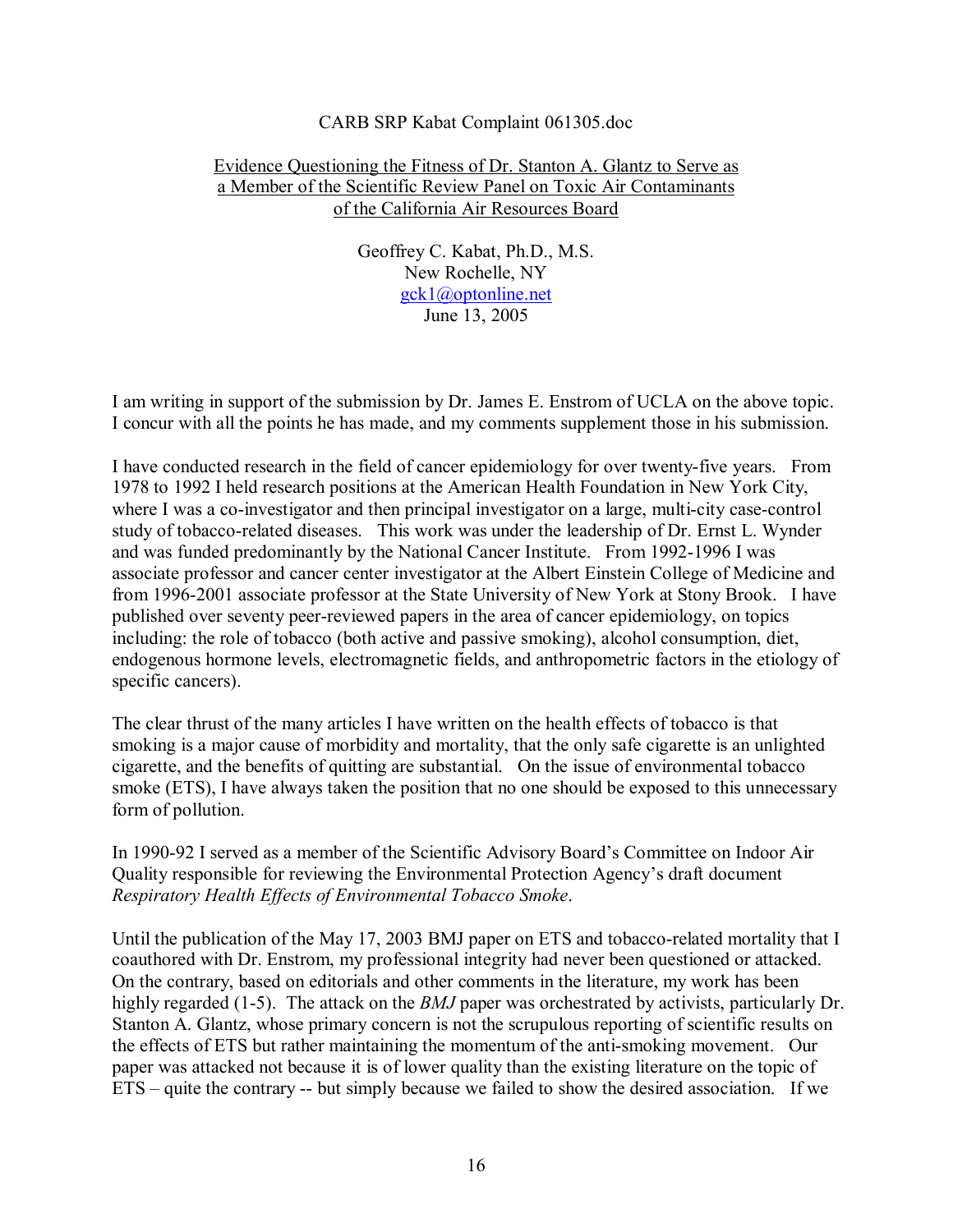had hewed to the existing politically-motivated consensus, no one would have been upset with our paper.

In the interest of brevity, I will limit myself to two examples of Glantz's distortion of the facts relating to my research in his attempt to discredit the BMJ paper. These examples are contained in the paper he published with Bero and Hong in the April 2005 *Tobacco Control* entitled "The limits of competing interest disclosures" (henceforth '*TC* paper') and posted on an appropriately named UCSF web site (http://www.tobaccoscam.ucsf.edu/pdf/Enstrom-TC.pdf).

## **Example 1**

The *TC* paper states: "Kabat had had an ongoing indirect relationship with the tobacco industry since at least 1981, through Ernst Wynder, whose American Health Foundation was funded by Philip Morris." (See the "**Kabat's ties with the tobacco industry**" section of the text, and the first entry in the "Kabat" column of Table 1, and the "Findings from tobacco industry documents . . ." column of Table 2).

The *TC* paper gives no definition of what "an ongoing indirect relationship with the tobacco industry" means. Nor is any evidence of this relationship provided. The facts are these: I never had any contact, or any relationship, with any representative of any tobacco company during the 14 years I worked at the American Health Foundation (AHF). I worked exclusively on NCIfunded projects and received my salary from NCI funds. None of the many papers I co-authored with Wynder at AHF acknowledged Philip Morris (PM) funding for the simple reason that no such funding was involved. Glantz's assertion that I had an "ongoing indirect relationship with the tobacco industry" reveals the logic of guilt by association in its pure state.

## **Example 2**

"Two of the 21 papers Wynder and Kabat co-authored between 1981 and 1995 were related to passive smoking, concluding that there was no association of secondhand smoke with lung cancer" (See the "**Kabat's ties with the tobacco industry**" section of the text).

This is an example of how apparently objective statements are used by Glantz to imply dishonesty and collusion with the tobacco industry, where none existed. The 1984 paper (reference 90 in the *TC* paper) was one of the earliest case-control studies on ETS and lung cancer published in the U.S. (6). We had limited information on lifetime exposure to passive smoking and a limited sample size, so we were guarded in our conclusions. What we did, in this and subsequent papers, was to discuss the problems of assessing lifetime exposure to ETS with a view to promoting improved study designs to address this important question. As far as I know, this is not a criminal offense, but that is the underlying message conveyed in the *TC* paper.

The second paper (reference 91 in the *TC* paper) was the lead article in that issue of the *Am J Epidemiol* (7). It presented detailed information on lifetime exposure to ETS but still on a limited sample size. In contrast to certain earlier studies which found no overall association but emphasized small excesses in subgroups, we reported our results as follows: "While this study had limited sample size, the pattern of odds ratios shows little indication of an association of environmental tobacco smoke with lung cancer in nonsmokers." We concluded the article with the following sentence: "While an association between exposure to environmental tobacco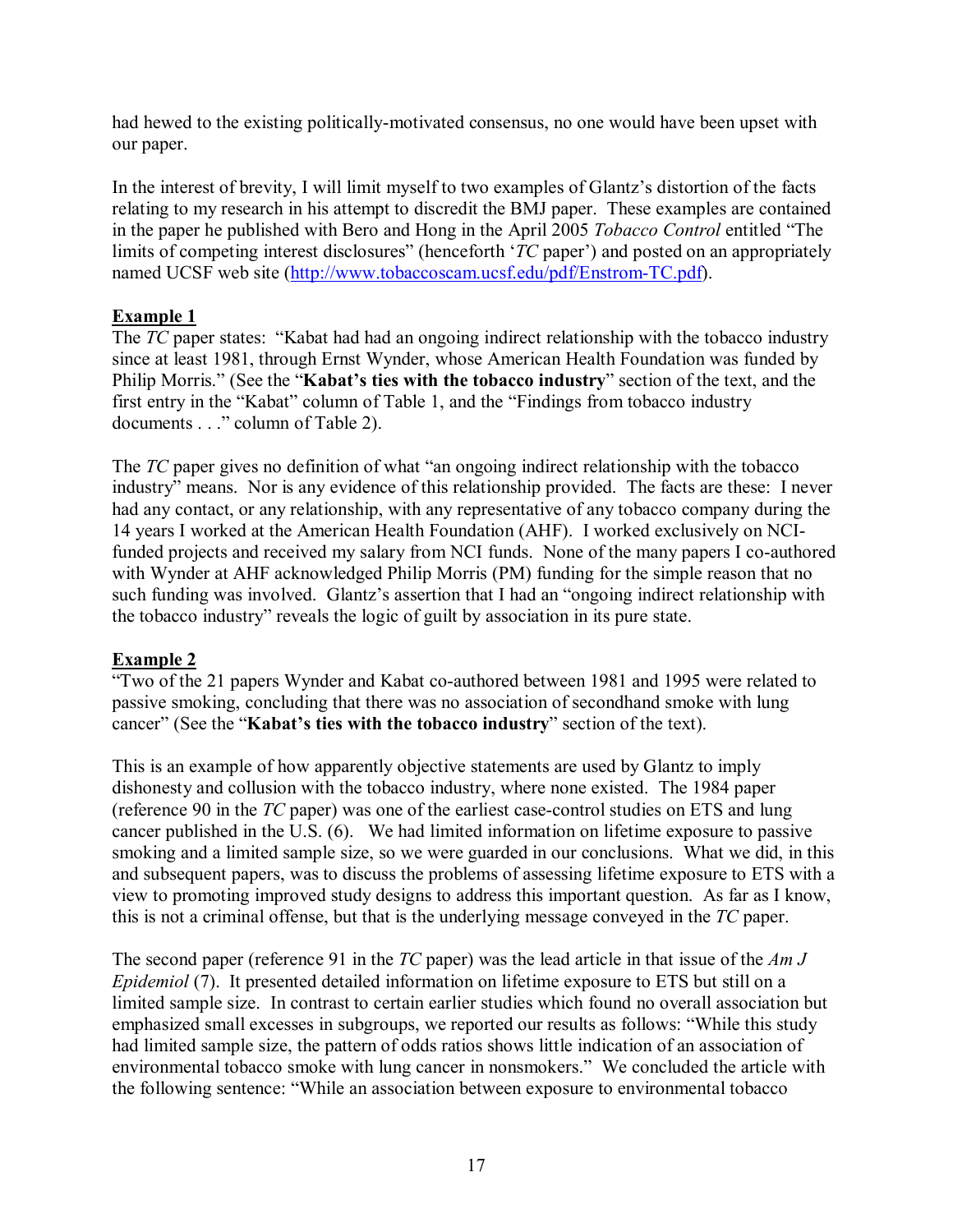smoke and lung cancer in never smokers has compelling biological plausibility and potentially important public health implications, the methodological difficulties confronting these studies and the inconsistencies in their results illustrate the difficulty in using epidemiologic methods to establish and verify small excess risks." Thus, the statement by Glantz that Kabat and Wynder concluded "that there was no association of secondhand smoke with lung cancer" is false and misleading.

There are a number of similar allegations concerning my work in the *TC* paper, all of which demonstrate the authors' tactic of imputing guilt by association and attempting to portray legitimate scientific work as tainted by an undeclared pro-tobacco agenda. It is important to note, however, that at no point does Glantz comment on or question the scientific data contained in the papers he is discussing.

In view of his total disregard for facts and fairness and his willingness to indulge in McCarthystyle demagogy, I believe Glantz's presence on the SRP will damage the credibility of the CARB report. I recommend that he be removed from the SRP immediately.

## **References**

1. Negri E, LaVecchia C. Determinants of stopping smoking: Italian national health survey (letter). *Am J Public Health* 1989;79:1307.

2. Heath CW, Jr. Cigarette smoking and hematopoietic cancer (editorial). *J National Cancer Inst* 1990;82:1800-1801.

3. Shapiro S, Castellana, Spravka M. Alcohol-containing mouthwashes and oropharyngeal cancer: a spurious association due to under-ascertainment of confounders? *Am J Epidemiol*  1996;144:1091-1095.

4. USDHHS. *First Conference on Menthol Cigarettes: Setting the Research Agenda*. Executive Summary. NIH Publ. No. 03-5439. US Department of Health and Human Services, 2003; Clark PI, Gardiner PS, Djordjevic MV, Leishow SJ, Robinson RG. Menthol cigarettes: setting the research agenda. *Nicotine Tobacco Res*. 2004;6:S5-S9.

5. Sandler D. On electric blankets and breast cancer (editorial). *Epidemiology* 2003;14:509.

6. Kabat GC, Wynder EL. Lung cancer in non-smokers. *Cancer* 1984;53:1214-1221.

7. Kabat GC, Stellman SD, Wynder EL. Exposure to environmental tobacco smoke and lung cancer in lifetime nonsmokers. *Am J Epidemiol* 1995,142:141-148.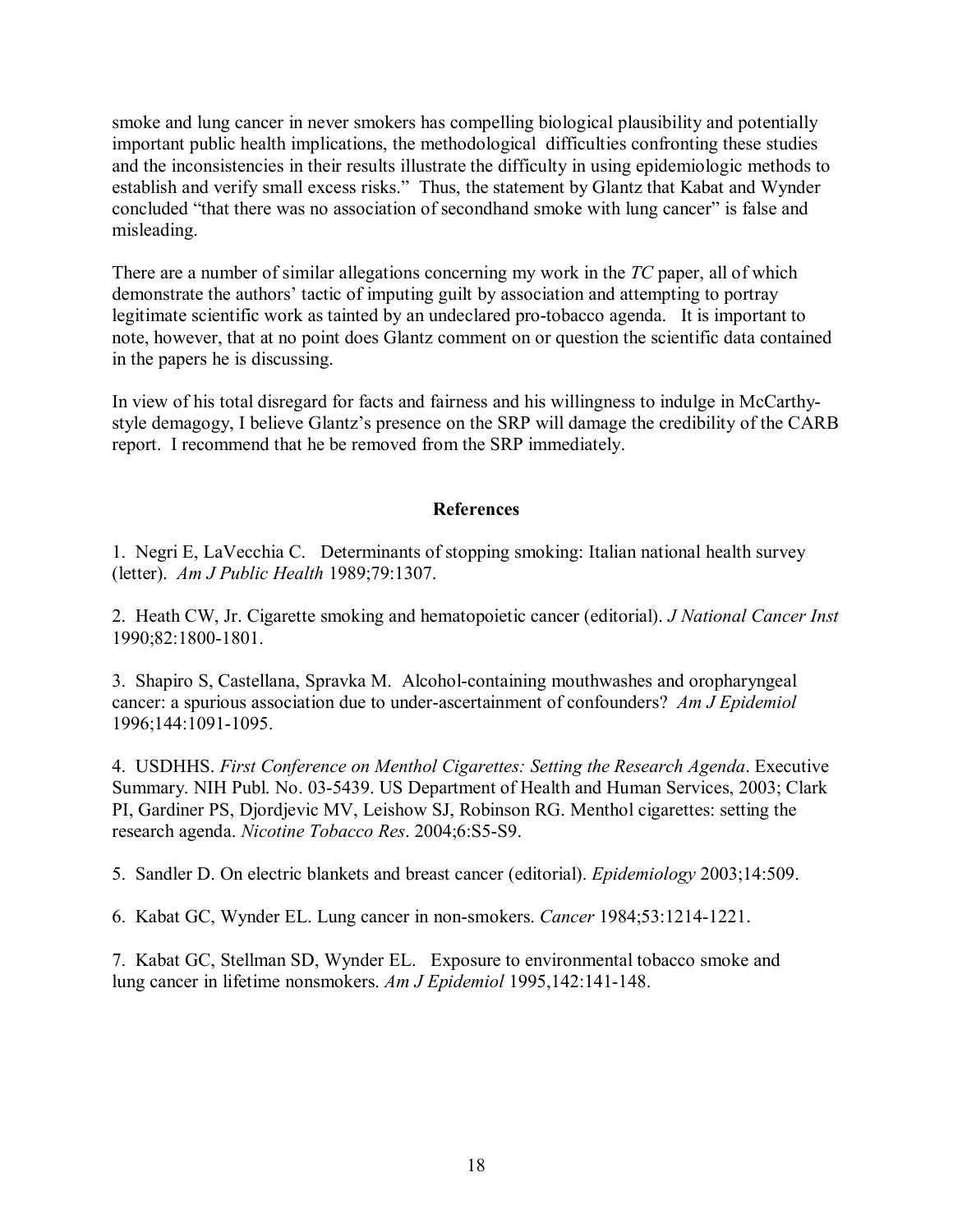http://www.arb.ca.gov/srp/srp0624.pdf

#### **MEETING STATE OF CALIFORNIA AIR RESOURCES BOARD SCIENTIFIC REVIEW PANEL UNIVERSITY OF CALIFORNIA, LOS ANGELES COVEL COMMONS, SUNSET VILLAGE SALON A 330 DeNEVE DRIVE LOS ANGELES, CALIFORNIA FRIDAY, JUNE 24, 2005 9:30 A.M.**

JAMES F. PETERS, CSR, RPR CERTIFIED SHORTHAND REPORTER LICENSE NUMBER 10063 PETERS SHORTHAND REPORTING CORPORATION (916) 362-2345 ii

APPEARANCES PANEL MEMBERS Dr. John Froines, CHAIRPERSON Dr. Roger Atkinson Dr. Paul Blanc Dr. Craig Byus Dr. Gary Friedman Dr. Stanton Glantz Dr. Katharine Hammond Dr. Joseph Landolph Dr. Charles Plopper

## REPRESENTING THE AIR RESOURCES BOARD:

Mr. Jim Aguila, Manager, Substance Evaluation Sections Mr. Jim Behrmann Mr. Robert Krieger, Air Pollution Specialist

Mr. Peter Mathews

REPRESENTING THE OFFICE OF ENVIRONMENTAL HEALTH HAZARD ASSESSMENT: Dr. George Alexeeff, Deputy Director Dr. Melanie Marty, Manager, Air Toxicology and Epidemiology Section Dr. Mark Miller, Air Toxicology and Epidemiology Section, Toxicology and Risk Assessment Unit

PETERS SHORTHAND REPORTING CORPORATION (916) 362-2345 iii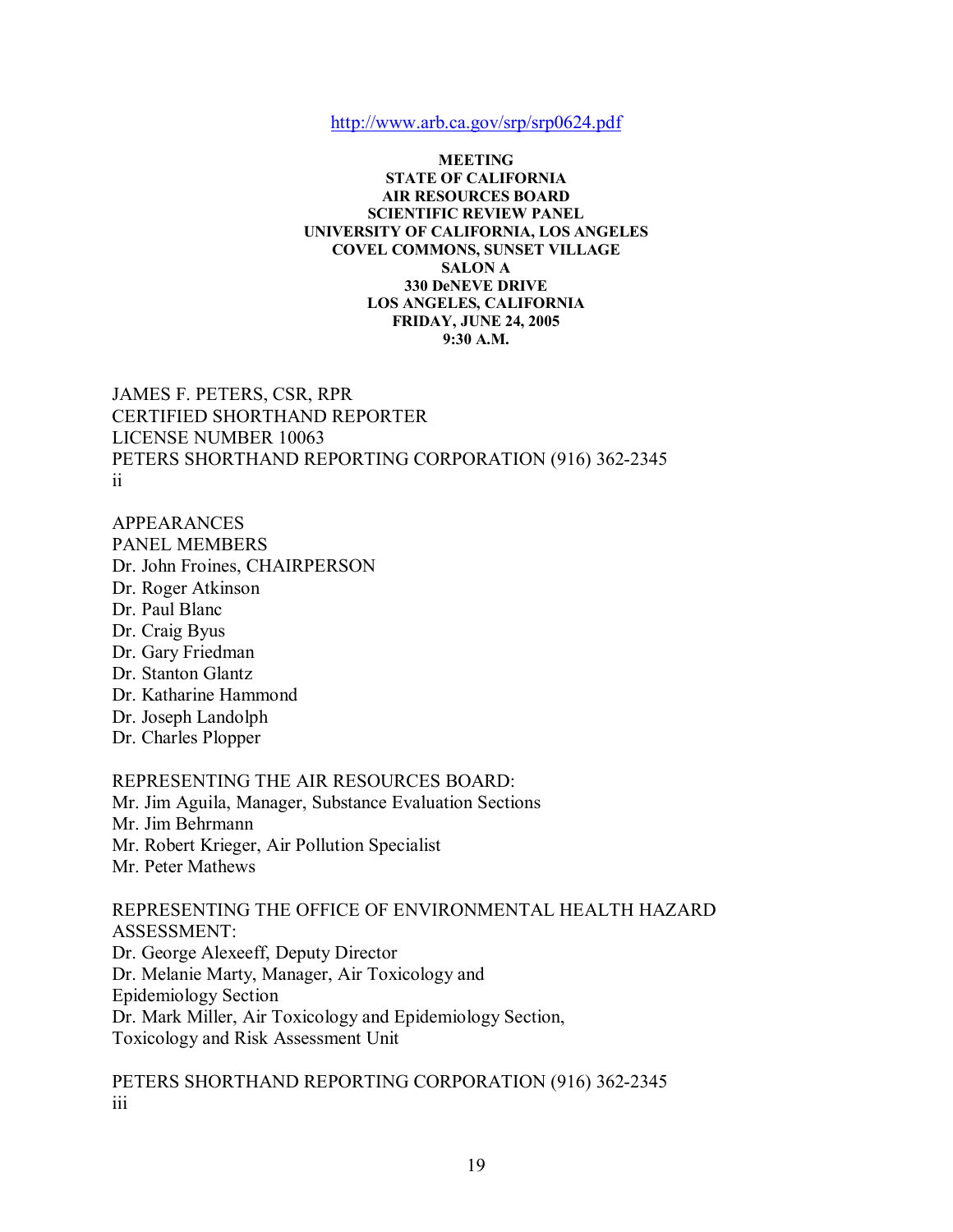INDEX PAGE 1. Continuation of the Panel's review of the draft report "Proposed Identification of Environmental Tobacco Smoke as a Toxic Air Contaminant," Part A(June 2005) Part B/Part C Addendum(May 2005) 6 2. Consideration of administrative matters 207 Adjournment 217 Reporter's Certificate 218 PETERS SHORTHAND REPORTING CORPORATION (916) 362-2345 1

## 1 PROCEEDINGS

2 CHAIRPERSON FROINES: I'd like to call the 3 meeting to order. The date is the 24th of June, 2005. 4 And as I look around the room, all the members of the 5 Panel are present. I don't think we need to take the roll 6 with that statement. 7 Stan pointed out something that is really quite 8 interesting. I'm assuming that we're going to bring to 9 closure today the Environmental Tobacco Smoke document. 10 And this will be the first document that we have brought 11 to closure since 1998, which was diesel. And we held the 12 meeting -- the conference that we held on diesel was held 13 in this room at that time. So many of the people in the 14 room were here for that very successful conference, and in 15 fact Kathy was testifying at it. So we have a historical 16 event occurring. 17 I have 2 things to say at the outset. And later 18 we may hear from Kirk Oliver who's the lawyer for ARB. 19 And I wanted to bring the Panel's attention, for the 20 record, to the fact that there has been a communication 21 from Dr. James Enstrom and a communication from Geoffrey 22 Kabat. Enstrom is from UCLA. Kabat is from New Rochelle, 23 New York. And both investigators have raised the question 24 about whether Dr. Glantz should serve on the Panel in 25 addressing Environmental Tobacco Smoke because of what PETERS SHORTHAND REPORTING CORPORATION (916) 362-2345 2

1 they allege to be his biases. And so the question has

2 come before is now the -- I won't characterize their

3 document -- Jim, I think everybody has it, don't they?

4 Where is Jim?

5 MR. BEHRMANN: No, they do not yet.